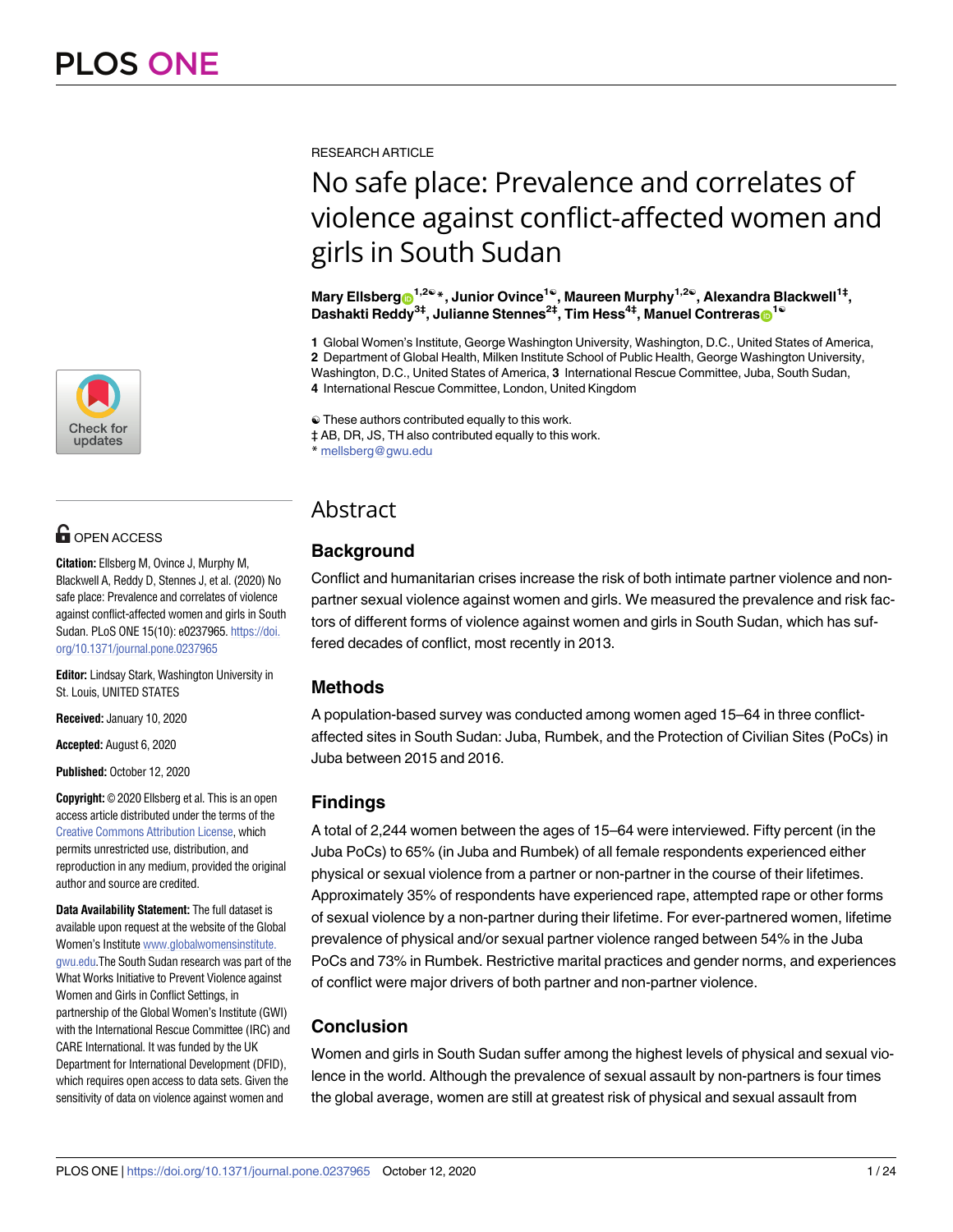<span id="page-1-0"></span>girls, and in agreement with DFID and on the recommendation of the International Advisory Committee of the What Works Initiative (with membership from UN Women, WHO, UNICEF, World Bank, and other international experts); the data set has been anonymized and is available through the GWI website.The data set may be requested at the institutional web-site of the Global Women's Institute - [https://globalwomensinstitute.](https://globalwomensinstitute.gwu.edu/request-no-safe-place-dataset) [gwu.edu/request-no-safe-place-dataset](https://globalwomensinstitute.gwu.edu/request-no-safe-place-dataset). Others will be asked to provide their names, email address, affiliation and intended purpose in order to receive the complete data set.Data sets are properly anonymized so that individual respondents cannot be identified from the micro-data. This means that geographical information such as enumeration area and other potentially identifying information is removed from the data set- Aside from these necessary changes, others will have access to the same data set as the authors, and will be able to carry out the same analysis presented in this and other publications.

**Funding:** This document is an output from the What Works to Prevent Violence: a Global Programme, which is funded by the UK Aid from the UK Department for International Development (DFID) for the benefit of developing countries. However, the views expressed and information contained in it are not necessarily those of or endorsed by DFID, which can accept no responsibility for such views or information or for any reliance placed on them. The funders had no role in study design, data collection and analysis, decision to publish, or preparation of the manuscript.

**Competing interests:** The authors have read the journal's policy, and the authors of this manuscript have the following competing interests to declare: While a public health student at George Washington University, JS worked as an unpaid intern at Forcier Consulting, a for-profit company that was hired to carry out data collection in Juba. JS supervised data collection. Her involvement in data analysis was part of her practicum requirement for her MPH, and was carried out under the supervision of the Principal Investigators. This does not alter our adherence to PLOS ONE policies on sharing data and materials. There are no patents, products in development or marketed products associated with this research to declare.

intimate partners. Conflict-related and intimate partner violence reinforce each other and are upheld by restrictive gender norms and marital practices. Expansion of comprehensive services, including health and psycho-social support for survivors is urgently needed. Moreover, policies and laws to prevent violence against women and provide survivors with access to justice should be given high priority within the ongoing peacebuilding process in South Sudan.

# **Introduction**

"We are tired of being raped. We have taken our concerns to the Chiefs, but we have not heard back as yet." Woman activist from Rumbek, South Sudan [\[1\]](#page-21-0).

Violence against women and girls (VAWG) is a serious human rights violation and a significant global health and security issue. In 2013, the World Health Organization (WHO) estimated that 33% of women globally experience sexual and/or physical intimate partner violence (IPV), and 7% of women experience non-partner sexual violence (NPSV) at some point in their lives [\[2\]](#page-22-0). There is some evidence indicating that NPSV against both women and men increases during conflict, and is frequently used as a weapon of war  $[3, 4]$  $[3, 4]$  $[3, 4]$  $[3, 4]$ . The global prevalence of sexual violence among refugees and displaced persons in complex humanitarian emergencies is estimated to be 21.4%, suggesting that approximately one in five women who are refugees or displaced by an emergency experience sexual violence whether by a partner or non-partner [[5\]](#page-22-0). Recent studies indicate that IPV may actually be more common than conflict-related sexual assault, even in high conflict settings [\[3,](#page-22-0) [6–8](#page-22-0)]. However, due to differences in the way that violence is defined and measured, it is difficult to compare emerging research findings on VAWG in conflict-affected settings. This type of research entails a series of complex methodological, as well as ethical and safety, challenges. A key challenge is how to address temporality; given the constraints of a cross-sectional survey, it is difficult to disentangle how acts of IPV or NPSV take place in relation to each other and to periods of conflict, particularly in a setting where multiple and prolonged periods of conflict have occurred. Selecting a study population, and sampling frame is particularly challenging in a constantly changing environment. Perhaps most importantly, ensuring the safety of both respondents and researchers in a volatile context is an ongoing and critical challenge [\[9](#page-22-0)]. There is a need for more methodological consistency in order to build an evidence base on VAWG in conflict and humanitarian settings that can contribute to improved strategies for preventing and responding to this pressing concern [\[3,](#page-22-0) [5](#page-22-0), [10,](#page-22-0) [11\]](#page-22-0).

# **Violence against women and girls in South Sudan**

South Sudan, the world's newest nation, gained its independence from Sudan in 2011, after decades of conflict. In December, 2013, a new conflict broke out initially between different factions of the political leadership, that then evolved into a broader ethnic-based conflict that has not been fully resolved at the time of this publication. Since the beginning of the 2013 Crisis, tens of thousands of people have been killed, and more than a million were displaced from their homes, including more than 400,000 who were forced to flee to neighbouring countries and to United Nations (UN) Protection of Civilian (PoC) sites across South Sudan [[12](#page-22-0)]. The 2013 Crisis has further worsened the situation for women and girls in South Sudan. Women and girls who have been displaced by this conflict often reside in PoC sites where they face significant dangers collecting firewood, fuel, water, food and shelter materials. NGO and UN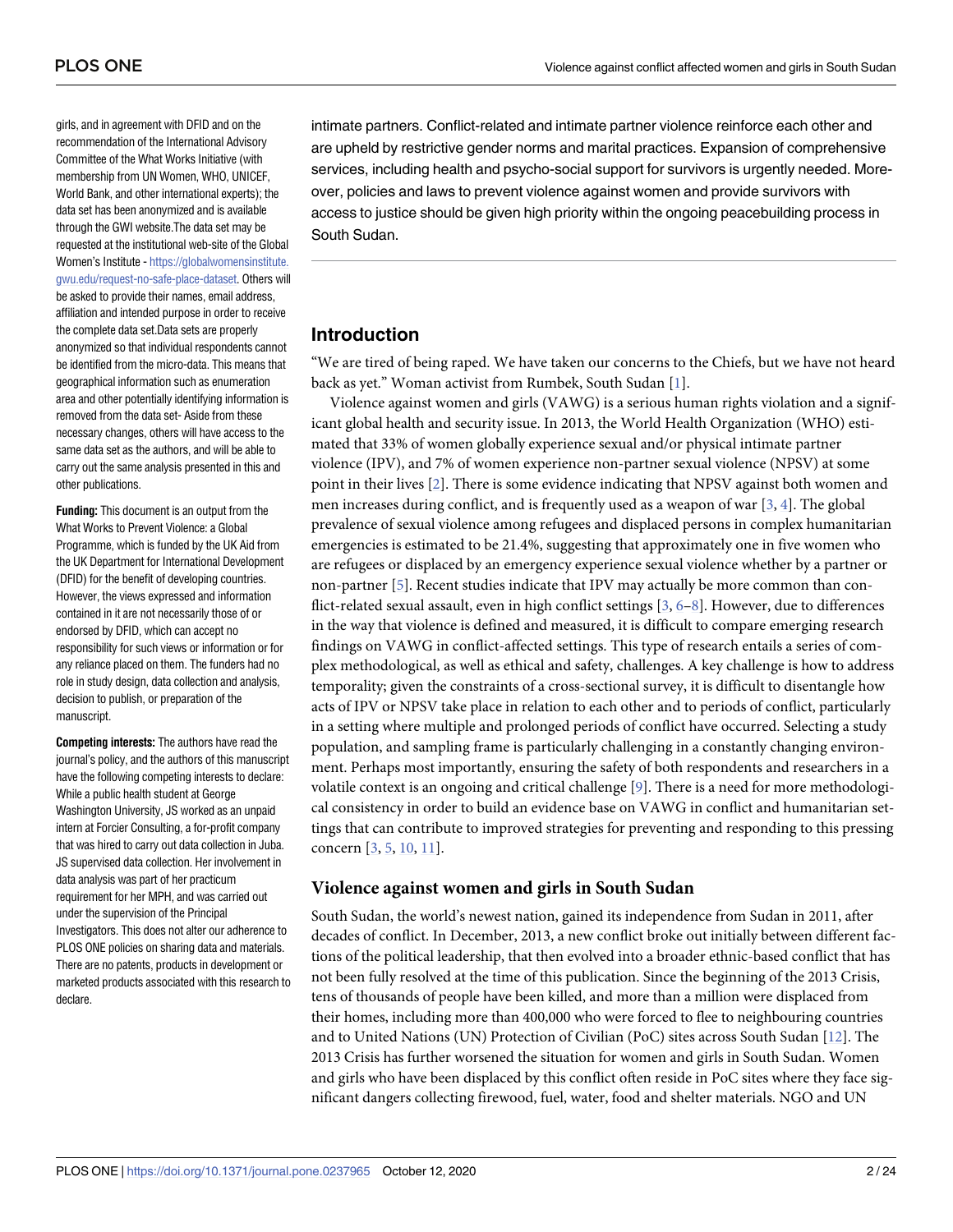<span id="page-2-0"></span>assessments have found that sexual violence is widespread in these sites [[13](#page-22-0), [14](#page-22-0)]. Although peace agreements were signed by the parties in August 2015, and again in 2018 and 2020, there have been many delays in establishing the transitional government, and the threat of violence continues. The conflict continues to exacerbate poverty and instability throughout large parts of the country and has eroded the education and political systems and devastated the economy, leaving few institutional structures to deliver services or guarantee the rule of law [[15](#page-22-0)]. The Coronavirus pandemic has further weakened the peace process, and according to the Secretary General of the UN, in June, 2020, "South Sudan continues to be gripped by a serious humanitarian crisis. The cumulative effect of prolonged conflict, chronic vulnerability and weak essential services compounded by emerging health risks have left some 7.5 million people in need, while hunger threatens over half of the population" [[16](#page-22-0)].

In addition to the 2013 Crisis, general inter-communal conflicts have been a continuing facet of life in parts of South Sudan. A central driver of these conflicts is South Sudan's cattle culture, which is an important source of wealth and social status. Cattle continue to be essential for cementing social bonds, especially through marriage, as 'bride price,' is commonly paid in cattle in many parts of the country. These conflicts often centre on localised tensions such as land for cattle grazing, cattle raiding, and abduction of women and girls for marriage [[17](#page-22-0)]. Many of these incidents trigger revenge attacks/killings from the victimised community, causing a cycle of revenge that perpetuates continuing insecurity. Although inter-communal conflicts have existed for years in South Sudan, they become even more common in times of war and famine when families who have lost their cattle seek ways to regain their wealth by raiding neighbouring communities. All of these conditions increase insecurity for women and girls, who are the main victims of sexual violence and abductions. Moreover, gender inequality is deeply entrenched in South Sudan and is expressed though lack of access of girls and women to education and livelihoods, as well as other forms of VAWG such as child and forced marriage, intimate partner violence, and other patriarchal practices in South Sudan, such as "widow inheritance," whereby women whose husbands have died are forced to marry the brother or male relative of the deceased husband in order to keep her children and any assets or property she might inherit within the in-laws' family [\[18\]](#page-22-0).

The purpose of this study was to identity the forms, trends and prevalence of all forms of VAWG in conflict-affected regions of South Sudan, as well as to identify direct and indirect drivers of VAWG in conflict settings in South Sudan.

# **Materials and methods**

The overall study utilized a mixed-methods approach, employing both quantitative and qualitative methods. This paper presents only the findings from the quantitative study; the qualitative findings are presented elsewhere [[1](#page-21-0)]. A population-based household survey was administered to a representative sample of women aged 15–64 in three locations: Juba City, Rumbek Centre and the Juba PoCs. The survey was based on the *WHO Multi-country Study on Women's Health and Domestic Violence Against Women v 12*.*0* [[19](#page-22-0)], an instrument that has been used to measure intimate partner violence and non-partner sexual violence in many settings throughout the world. This questionnaire was adapted to the context of South Sudan. One-hour interviews were administered in-person by trained female enumerators utilizing a mobile phone interface to reduce data collection/entry errors. The survey was delivered in the main local languages in each setting–Juba Arabic, Nuer or Dinka. A smaller sample of men was also interviewed about their experiences of sexual violence and perpetration of sexual and intimate partner violence against women and girls. The results of this survey are presented elsewhere [\[1](#page-21-0)].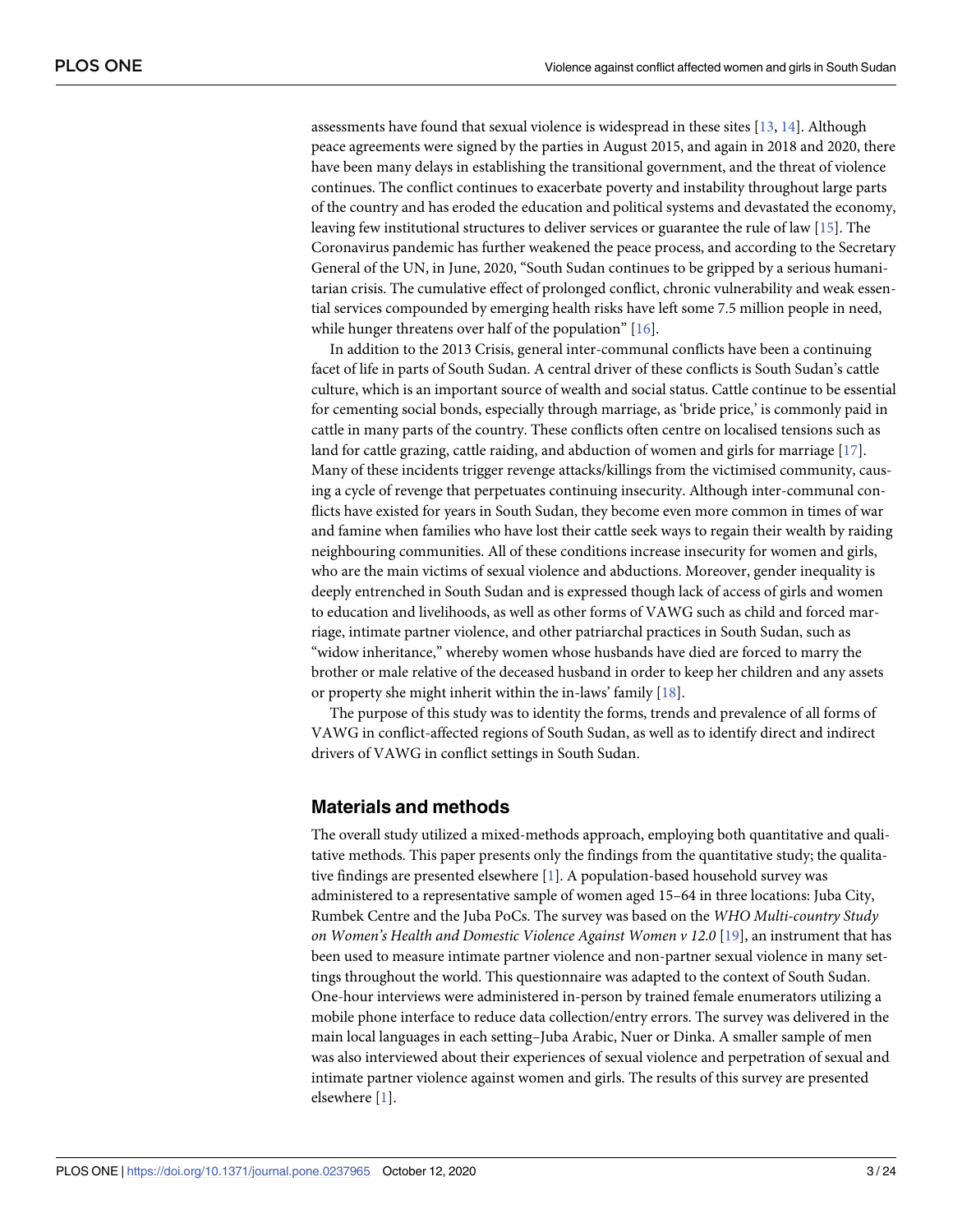# <span id="page-3-0"></span>**Development of the questionnaire**

In order to adapt the WHO questionnaire to address conflict settings, and the context of South Sudan in particular, several steps were taken. A consultation meeting was held in 2015 with leading experts and researchers in the field, as well as an extensive review of other instruments and methods used for measuring violence in conflict. A comprehensive literature review of research on violence against women and girls was also conducted [[8](#page-22-0)]. Formative research, involving in-depth interviews and focus group discussions was carried out in 2015–16 in South Sudan, to gain the perspectives of a broad variety of stakeholders, including community men and women from each of the study sites, youth, traditional leaders, health providers, local authorities and humanitarian actors. Over 500 individuals participated in the formative research. Based on this previous work, a conceptual framework was developed to understand how different forms of VAWG are directly and indirectly influenced by conflict. This framework builds on the socio-ecological framework to identify drivers and protective factors at multiple levels, from the individual, interpersonal, community, institutional, and societal levels [\[8](#page-22-0), [20](#page-22-0)]. The model addresses different types of physical and sexual violence, with a focus on IPV and non-partner sexual violence (NPSV), whether occurring in the home, in the community, and in the context of conflict. Additional factors include; socio-demographic characteristics of the women and her partner (age, education, ethnicity, work, housing, sanitation, household fuel); marital practices (bride price, early, child and forced marriage, wife inheritance, possibilities for divorce); gender social norms (views on roles and rights of women versus men, victim blaming attitudes, acceptance of violence); and exposure to conflict and traumatic events. This conceptual framework was used in the adaptation of the survey instrument as well as the data analysis plan. Although the model includes community and macro level variables, this study focuses primarily on variables that can be measured at the individual level.

The WHO questionnaire covers the following topics: basic household information; demographic characteristics of the respondent and her spouse; circumstances of marriage and attitudes around gender and the acceptability of violence; physical, sexual, psychological violence and controlling behaviour experienced by an intimate partner; sexual violence at any age by someone who was not their partner; perpetrators of violence; and use of services.

In order to explore the direct and indirect effects of conflict on IPV and NPSV in the specific context of South Sudan, additional questions were derived from the formative research to cover exposure to conflict or other traumatic events, including abduction, displacement, and attacks on their villages, as well as physical and sexual violence by armed actors and others. For each type of conflict that the respondent might have experienced, follow-up questions addressed temporality; whether these events occurred during the Civil War, the 2013 Crisis, or as a result of ongoing inter-communal violence (S1 [Table](#page-21-0)).

The key outcome variables are those measured by the WHO Questionnaire. In certain cases, discussed below, some of these measures were adapted for the current context. **Intimate partner violence (IPV)** refers to behaviour by a current or previous husband, boyfriend, or other partner that causes physical, sexual, or psychological harm, including physical aggression, sexual coercion, psychological abuse, and controlling behaviours. **Emotional IPV** was defined as being insulted, or made her feel bad about herself, humiliated in front of others, having things done to scare or intimidate her on purpose, or receiving verbal threats to hurt her or someone she cared about. **Physical IPV** was defined through the following acts: being hit, slapped, having something that could hurt her thrown at her, pushed, shoved, beaten up, hit dragged or kicked, choked, burnt on purpose, being threatened with a knife, gun or other weapon or having a weapon used on her. Sexual IPV including: being forced to have sex when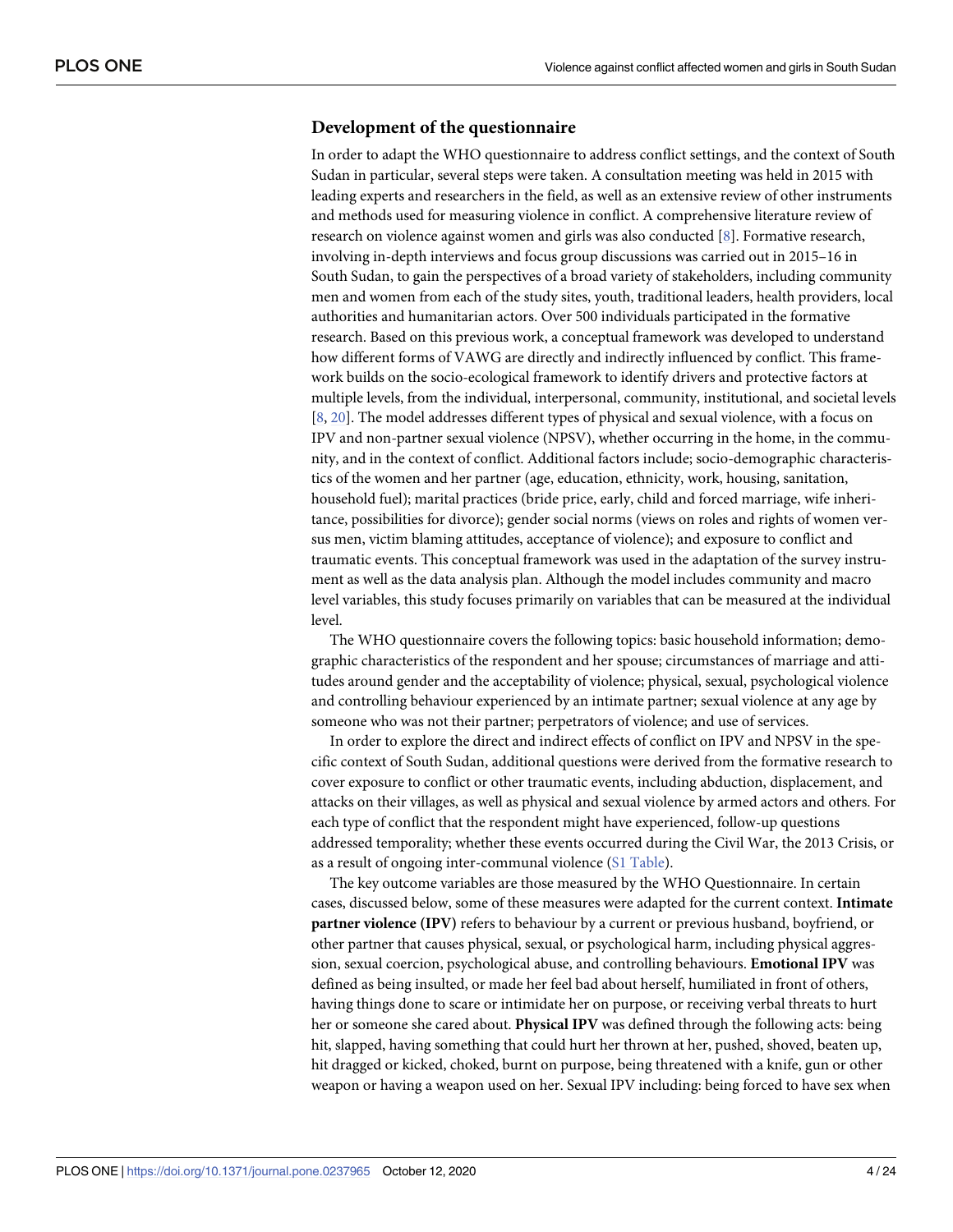<span id="page-4-0"></span>she didn't want to, having sex because she was afraid of what he might do if she refused, or being forced to do anything sexual that she found humiliating or degrading. **Economic violence** was defined as refusing to let her earn money, taking away her money without asking, or refusing to give her money for household needs when he has money for other things. Only ever-partnered women were asked about experiences of intimate partner violence. For each act, respondents were asked whether it had ever happened in their lives and whether it happened during the 12 months previous to the interview. Women who had been exposed to any kind of IPV were asked whether it occurred before, during, and after the Civil War (if they were old enough to have experienced it), the 2013 Crisis, or inter-communal violence. If the answer was positive, they were asked whether the violence was the same, less severe, or more severe during each of the conflicts.

**Physical violence and traumatic conflict-related events** were defined as having been: beaten, kicked, hurt with a stick or other object; threatened with a gun, knife, or other weapon; seriously injured; disfigured; or forcibly abducted.

**Non-partner sexual violence** was defined as any sexual act, attempt to obtain a sexual act, or other act directed against a person's sexuality using coercion by a non-intimate partner. This includes acts of sexual violence committed by armed actors, family or community members, teachers, or other individuals, known or unknown to the survivor [[21](#page-22-0)]. Respondents were asked about the following acts: being forced to undress or strip off clothing; forced into having sex when she did not want it **(rape),** for example, by being threatened, held down, or put in a situation where she could not say no; someone attempted to forced her into sex **(attempted rape)**, touched her sexually or did anything else sexually that she did not want to do **(unwanted touching)**; promised to give her gifts, help pay for things or help in other ways in exchange for sex **(sexual exploitation.)** For each of the outcome variables, respondents were asked whether it had occurred ever in their lifetimes, during the last 12 months, and whether the violence occurred in the context of the Civil War, the 2013 Crisis, and intercommunal violence. Women were also asked about multiple occurrences and their age the first time and the last time it occurred. Additional circumstances, including information on perpetrators, was asked about the event that the respondent considered most severe.

### **Study population and sampling**

The household survey was conducted in three sites with very different characteristics, each of which had been affected by some form of violence or displacement [\(Fig](#page-5-0) 1). Juba is the capital of South Sudan, and was the initial setting of the 2013 Crisis. The Juba Protection of Civilians (PoC) sites, are located outside of Juba on land belonging to the United Nations Mission. When fighting started in Juba, a large part of the Nuer population in Juba fled to the UN Mission for sanctuary, and at the time of the field work there were approximately 35,000 people living in temporary shelters (tents) under the protection of the United Nations. The third site is the town of Rumbek, in Lakes State. The population of Rumbek was less affected by the 2013 Crisis, but it is a constant source of inter-communal fighting and deadly cattle raids, with a great impact on women and girls. The Civil War affected women and girls in all three sites.

The study sites were chosen to provide insight on different types of VAWG in areas with distinctly different cultures and experiences of conflict. Therefore, the results do not represent the population of South Sudan as a whole. This study examined the effects of three main armed conflicts: the Sudanese Civil War which led to the 2005 Peace Accords, and the independence of South Sudan from Sudan in 2011; the 2013 Crisis; and ongoing intercommunal conflict.

A multi-stage cluster sampling design was used to select individual households for inclusion in the cross-sectional survey. Randomly selected bomas (South Sudan's smallest administrative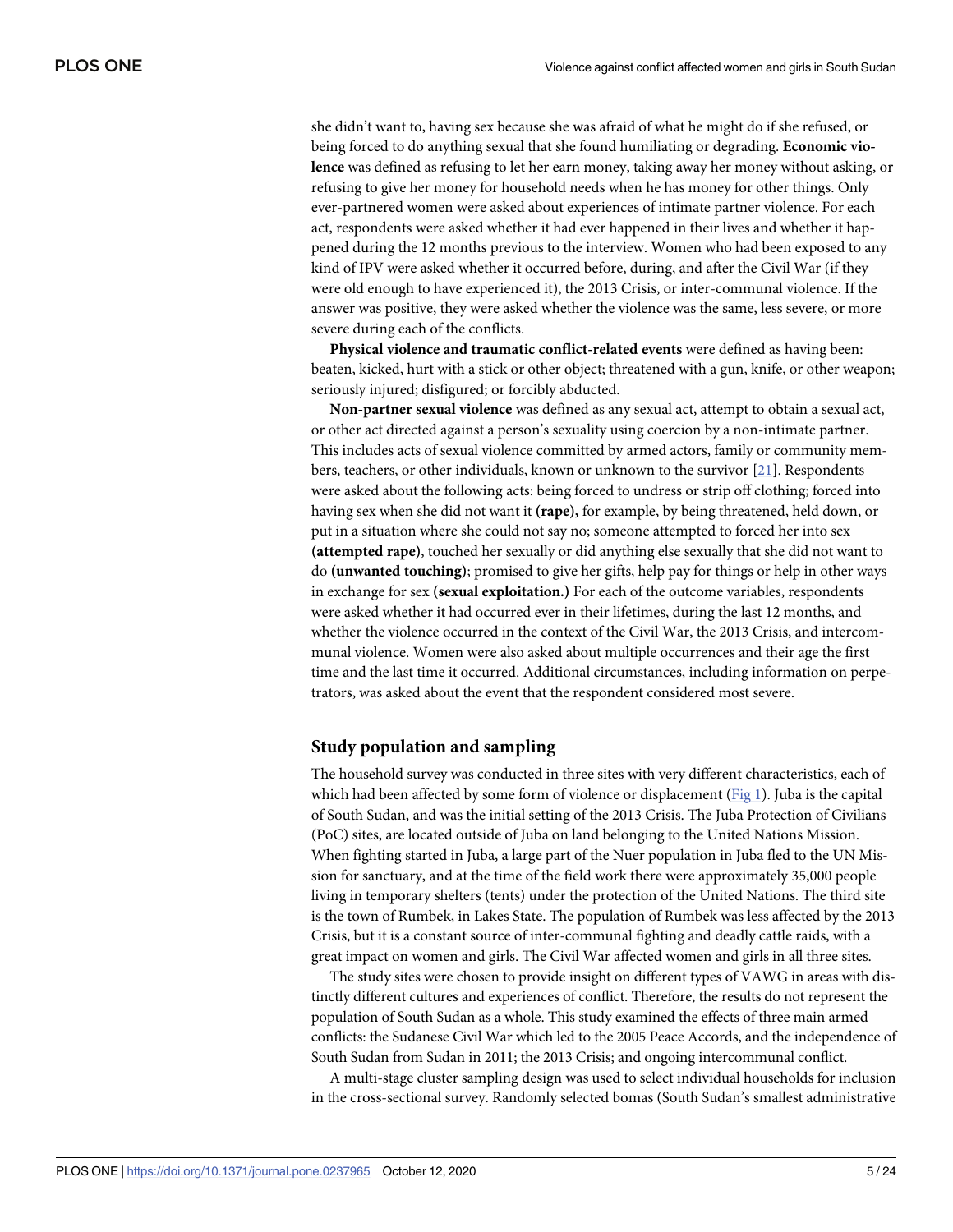<span id="page-5-0"></span>

**[Fig](#page-4-0) 1. Map of South Sudan with major cities and juba protection of citizens site.** Adapted from [https://commons.](https://commons.wikimedia.org/w/index.php?curid=32650063) [wikimedia.org/w/index.php?curid=32650063](https://commons.wikimedia.org/w/index.php?curid=32650063).

<https://doi.org/10.1371/journal.pone.0237965.g001>

unit) or blocks (in the PoC sites) for inclusion were further subdivided into smaller clusters (approximately 100–250 households per cluster) based on geographic distribution. A systematic sampling strategy was used for household selection, whereby a starting point within a cluster was chosen randomly and then a standard interval of five houses was applied for each subsequent household selection. In each selected household a roster of eligible women (between the ages of 15–64) was created and one eligible woman was randomly selected to be interviewed. No substitutions were made. To account for non-responses and households without eligible women, a margin of approximately 15% was included in the sampling frame. The aim was to obtain 2,400 completed interviews with 800 women in each of the three sites.

Data collection began in June 2016, but was paused in mid-July due to a new outbreak of violence in Juba City. Data collection was completed in Rumbek by the end of July, while data collection in the Juba PoC sites was resumed and completed in November-December 2016. Data collection was not completed in Juba City due to concerns for the safety and security of the interviewers and respondents.

### **Data analysis**

Data were analysed using descriptive statistics as well as bivariate and multivariate statistical methods using SPSS version 25. Descriptive statistics were used to present the prevalence and characteristics of VAWG, experiences of conflict and social norms. The sites were selected precisely because of their different characteristics, and as they do not represent a single geographic region, all descriptive results are presented separately for each site. Kaplan Meier Survival Analysis was used to calculate the median age of marriage among all women, in order to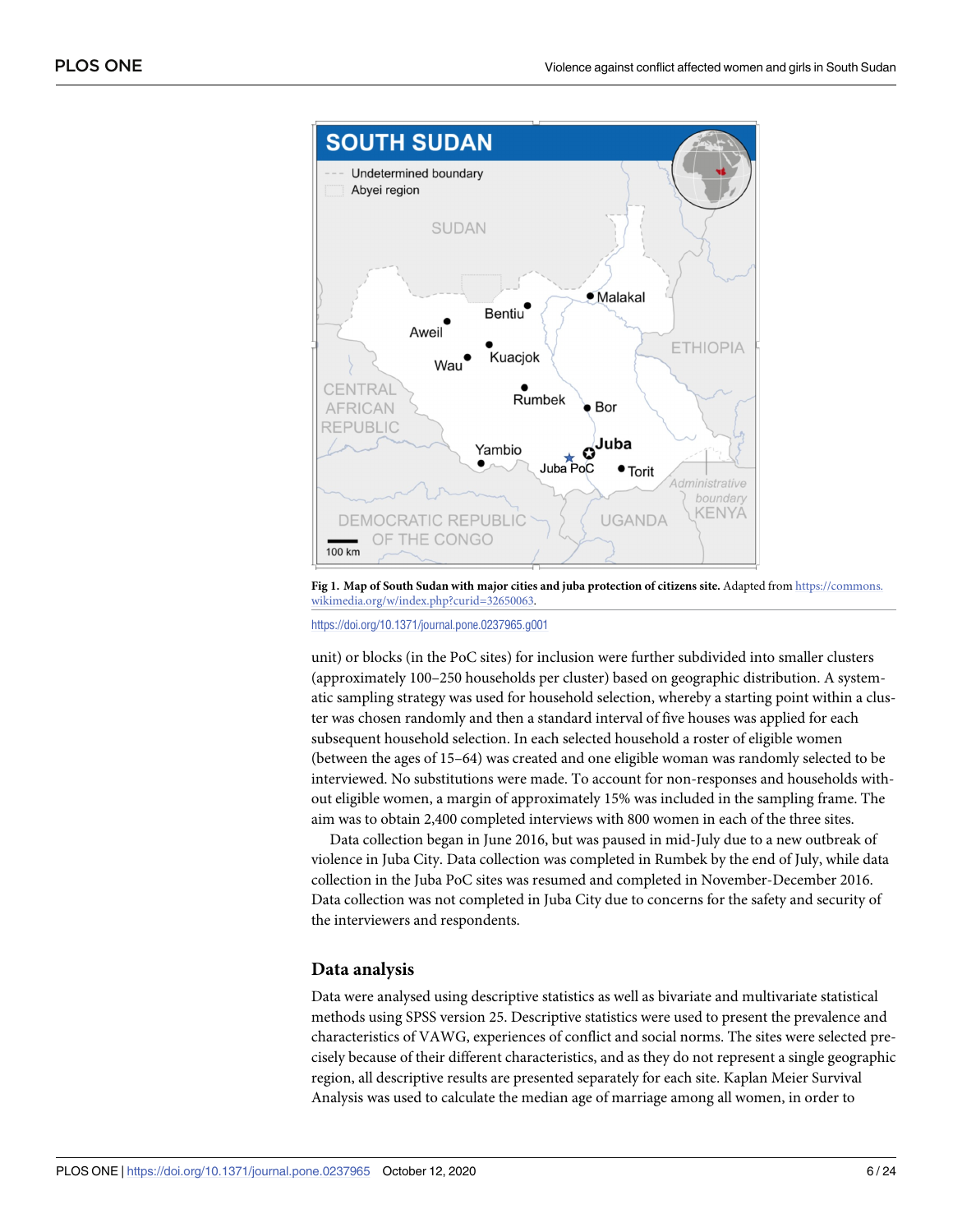<span id="page-6-0"></span>include the experiences of women who were not yet married at the time of the interview. For the analysis of factors related to experiences of violence (both IPV and NPSV), a multi-step process was used. First, individual relationships between the potential factors associated with both lifetime NPSV and lifetime physical and/or sexual IPV were explored using Pearson chi square. Analysis of factors associated with NPSV was performed using the data from all women, whereas the analysis of factors associated with IPV was performed on a subset of ever-partnered women.

Variables with a statistically significant (p *<* 0.05) association were then included in binary logistic regression analysis. Crude (unadjusted) odds ratios (COR) were calculated for each independent variable and the dependent variables separately for each site. Thereafter, all variables with significant associations (p *<* .05) from one or more of the site-specific analyses were included in the analysis of a pooled data set. First, each independent variable was tested against the dependent variables, and adjusted odds ratios (AOR) were calculated for each variable, using a dummy variable to adjust for site. Next, step-wise multivariate logistic regression modelling was performed, entering variables by block, starting with demographic variables, marriage circumstances, gender attitudes, and finally experiences of conflict and displacement. The final multivariate model presented includes all variables that maintained significance, with adjustment for age and site. Displacement was not included in the final model, as all of the respondents in one of the sites (Juba PoC) were currently displaced.

# **Ethical and safety considerations**

The research protocol was approved by the Institutional Review Board (IRB) of the George Washington University as well as the What Works Technical Advisory Group (TAG) in South Sudan, which is an independent body of experts in VAWG research and programming in South Sudan made up of local, national and international practitioners representing both NGO and government structures. Permission to conduct the research was secured with appropriate authorities at national and local levels.

Ensuring the safety of the participants and the research team at all times was a priority for the study. Verbal informed consent was obtained by all participants. Because disclosing violence within the family could lead to additional risk of harm, the requirement to obtain consent from parents or guardians for young women under 18 years of age was waived by the IRB. IRC security protocols were closely followed by the field team throughout the entirety of data collection, and the research team worked with the IRC country team to determine the research sites and methods for data collection based on safety criteria and availability of referral services for respondents. The research strictly adhered to the WHO's Ethical and Safety Recommendations for Researching, Documenting and Monitoring Sexual Violence in Emergencies, including interviewing only one woman per household, ensuring privacy during interviews, offering GBV services to all respondents, and making GBV officers and vehicles available at all times for emergency situations arising for respondents or interviewers. Female interviewers with diverse ethnic backgrounds who spoke the local languages (primarily Dinka, Nuer, or Juba Arabic), as well as English, were trained over a four-week period. Training included information about genderbased violence and trauma informed interviewing techniques. In the Juba PoC site, due to the difficulties of access, interviewers were recruited among camp residents. A detailed description of the safety measures established during the study is presented elsewhere [\[22](#page-23-0)].

# **Results and discussion**

### **Demographic and socio-economic characteristics of respondents**

A total of 2,244 women were interviewed in the three sites. The household response rate was 87% and the individual response rate was 89%. Participants in all three sites described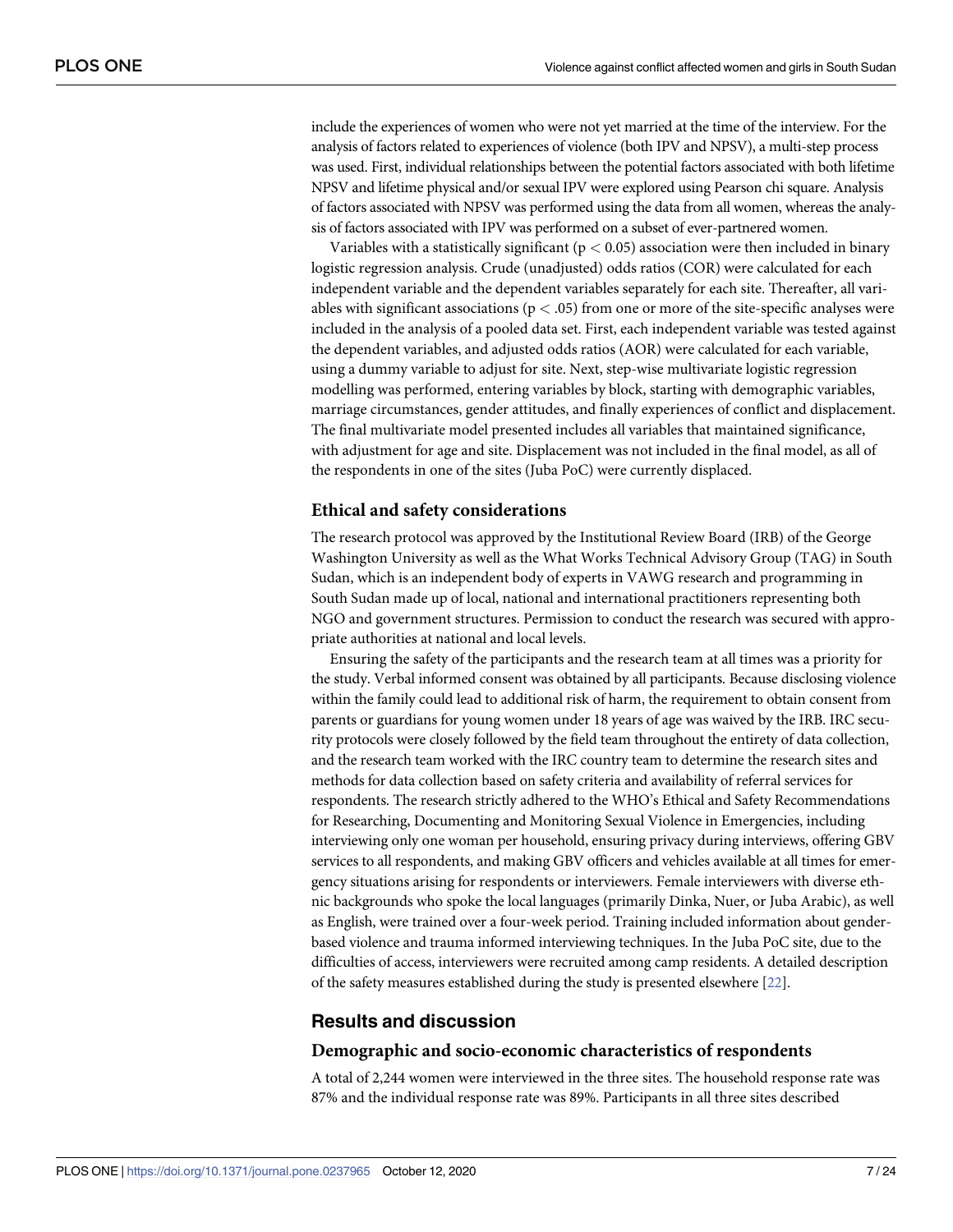<span id="page-7-0"></span>themselves as overwhelmingly of Christian faith and were generally young, with median ages ranging from 22 to 26 years of age. However, there were considerable differences among the sites on other demographic characteristics [\(Table](#page-8-0) 1). Women from Juba city were primarily from tribes from the Equatorian region of South Sudan (e.g. Bari, Madi, Acholi, Kuku, etc.), while respondents from Rumbek were almost exclusively from the Dinka tribe, and those from the Juba PoC sites were overwhelmingly from the Nuer tribe. Participants from Juba City were the most educated, where 83% of women had some formal education, compared to 49% in Rumbek and 62% in the Juba PoCs.

Only around a quarter of respondents worked outside the home, and this rate was far lower for respondents who had been displaced into the Juba PoCs (9%). The majority of women in Juba and Rumbek reported that the household's main source of income came from their husbands or relatives, compared to Juba PoCs, where nearly two thirds of women (62.2%) reported that their household had no income or that they relied exclusively on humanitarian aid. Only 4% of respondents in the PoCs said that their household's primary income was money from her own work, compared to about a quarter of women from Juba City and Rumbek.

A majority of female respondents had a current partner (ranging from 68% in Juba PoCs to 87% in Juba City). A quarter of women in Juba PoCs had never had a partner (this site also had the youngest median age of respondents) compared to the other sites (16% for Rumbek and 4% in Juba). Of the women and girls who were partnered, most were currently living with their partners. However, a substantial proportion of women in the Juba PoCs (46%) were not currently living with their husband. The most commonly cited reason for this was because of the crisis generally (54%) and because their husband was missing due to the crisis (29%). Women from Juba City less often cited the conflict as the reason they lived apart from their husband—67% reported that the reason they lived apart from their husband was not related to the conflict.

Over half of women in Rumbek, and more than one third of women in Juba and Juba PoCs live in polygamous marriages. The percentage of women whose husbands had two or more other wives ranged from 15% in Juba to 21% in Juba PoCs and 30% in Rumbek. The greatest number of wives reported was 20. The payment of bride price was most commonly reported in Rumbek (88%) and the Juba PoCs (84%). Bride price payment was less common in Juba City, where 58% of respondents reported that it was paid. Across all three sites—but particularly in Juba City—bride price payment was less common among younger women (between 15–19 years of age). The circumstances of marriage varied widely among the sites. Whereas the majority of women In Juba City and the Juba PoCs reported that it was primarily the decision of the respondent and her future husband to get married, over three quarters of women in Rumbek reported that their husbands were chosen by someone else. Although most women were consulted about the marriage, one quarter of women in Rumbek, compared to 9% in Juba and 17% in Juba PoCs, reported that they were not consulted about the decision to get married.

Among the formerly married women, divorce or separation was uncommon—the majority were widowed. Only a small proportion of respondents reported being widowed and re-married ( $n = 83$ ). Among these women, about 70% of respondents in Rumbek and Juba PoCs were currently married to a male relative of their deceased husband, usually the brother. This suggests that they were "inherited" by the husband's family, a common practice in South Sudan. No women from Juba reported being married to a relative of their former husband.

In all three sites, the male partners of respondents had higher educational attainment than their wives, with nearly two thirds (62%) having received secondary education or higher, compared to 31% among female respondents [\(Table](#page-10-0) 2). They were also much more likely to be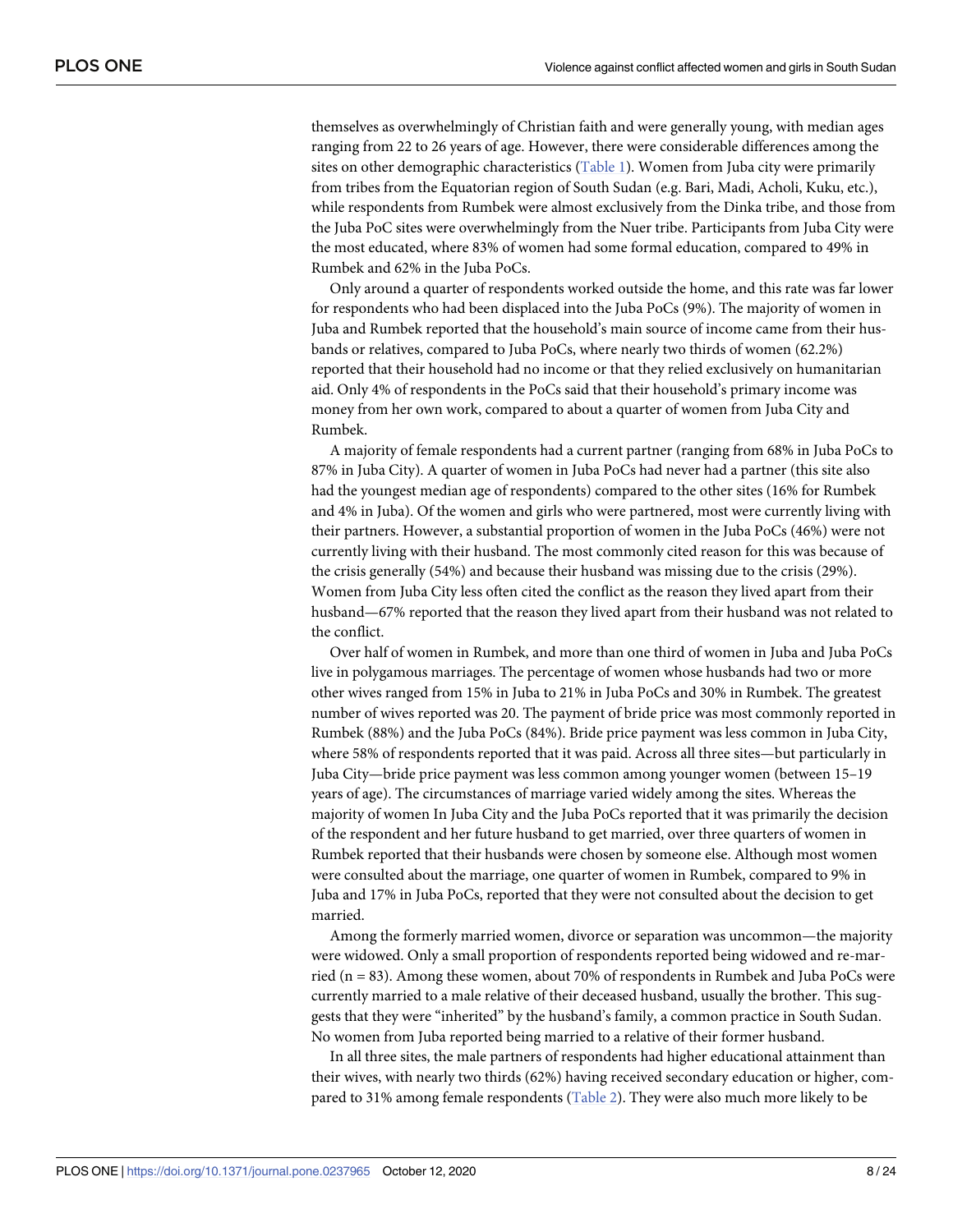### <span id="page-8-0"></span>**[Table](#page-7-0) 1. Demographic and social characteristics of respondents.**

|                                        | Juba      | Rumbek    | PoCs      | <b>Total</b> |
|----------------------------------------|-----------|-----------|-----------|--------------|
|                                        | $n = 477$ | $n = 804$ | $n = 963$ | $n = 2244$   |
|                                        | $\%$      | $\%$      | $\%$      | $\%$         |
| Partnership Status                     |           |           |           |              |
| Never partnered                        | 4.0       | 15.5      | 24.5      | 16.9         |
| Ever partnered                         | 96.0      | 84.5      | 75.5      | 83.1         |
| Currently married or living together   | 87.2      | 80.1      | 67.9      | 76.4         |
| Currently no partner, previous partner | 8.8       | 4.4       | 7.6       | 6.7          |
| Age                                    |           |           |           |              |
| Median age                             | 26        | 25        | 22        | 24           |
| Age by groups                          |           |           |           |              |
| $15 - 19$                              | 17.4      | 23.8      | 35.9      | 27.6         |
| $20 - 29$                              | 45.1      | 40.2      | 41.5      | 41.8         |
| $30 - 39$                              | 22.9      | 20.9      | 14.4      | 18.6         |
| $40 - 64$                              | 14.6      | 15.1      | 8.1       | 12.0         |
| Education                              |           |           |           |              |
| No formal education                    | 17.0      | 50.9      | 37.6      | 38.0         |
| Any formal education                   | 83.0      | 49.1      | 62.4      | 62.0         |
| primary                                | 39.6      | 23.6      | 34.0      | 31.5         |
| secondary                              | 35.0      | 23.1      | 24.2      | 26.0         |
| higher                                 | 8.4       | 2.4       | 4.3       | 4.5          |
| Religion                               |           |           |           |              |
| Islam/other                            | 6.7       | 4.7       | 5.9       | 5.7          |
| Christian Catholic                     | 52.0      | 41.9      | 47.1      | 46.3         |
| Christian Protestant                   | 41.3      | 53.4      | 46.9      | 48.0         |
| Tribe                                  |           |           |           |              |
| Dinka                                  | 9.4       | 98.0      | 2.1       | 38.0         |
| Nuer                                   | 1.3       | 0.4       | 89.9      | 39.0         |
| Equatorian/Other                       | 76.9      | 0.7       | 3.3       | 23.0         |
| Other                                  | 12.4      | 0.9       | 4.7       |              |
| Main Occupation                        |           |           |           |              |
| Not Working/domestic work/student      | 67.7      | 75.4      | 91.4      | 70.6         |
| Working                                | 32.3      | 24.6      | 8.6       | 19.4         |
| Household Source of income             |           |           |           |              |
| No Income/Humanitarian Aid             | 7.3       | 6.5       | 62.2      | 30.6         |
| Money from own work                    | 22.9      | 25.9      | 3.8       | 15.8         |
| Support from husband/relatives         | 69.8      | 67.7      | 33.9      | 48.6         |
| Household Source of Fuel               |           |           |           |              |
| Charcoal                               | 88.1      | $40.0\,$  | 70.5      | 63.3         |
| Firewood/grass/leaves                  | 11.9      | $60.0\,$  | 29.3      | 36.7         |
| Age at marriage                        |           |           |           |              |
| Median age at marriage $^{\rm a}$      | 19        | $18\,$    | 18        | $18\,$       |
| Age at marriage $^{\rm b}$             | $n = 360$ | $n = 615$ | $n = 604$ | $n = 1579$   |
| Marriage 15 or younger                 | 6.9       | $7.0\,$   | 9.6       | $\ \, 8.0$   |
| Married at age 15-19                   | 64.2      | $78\,$    | 76.2      | 74.2         |
| Married at age 20 or older             | 25.9      | 14.9      | 13.7      | 16.8         |
| Number of times married                |           |           |           |              |
| once                                   | 81.4      | $81.8\,$  | 85.3      | 82.8         |

(*Continued*)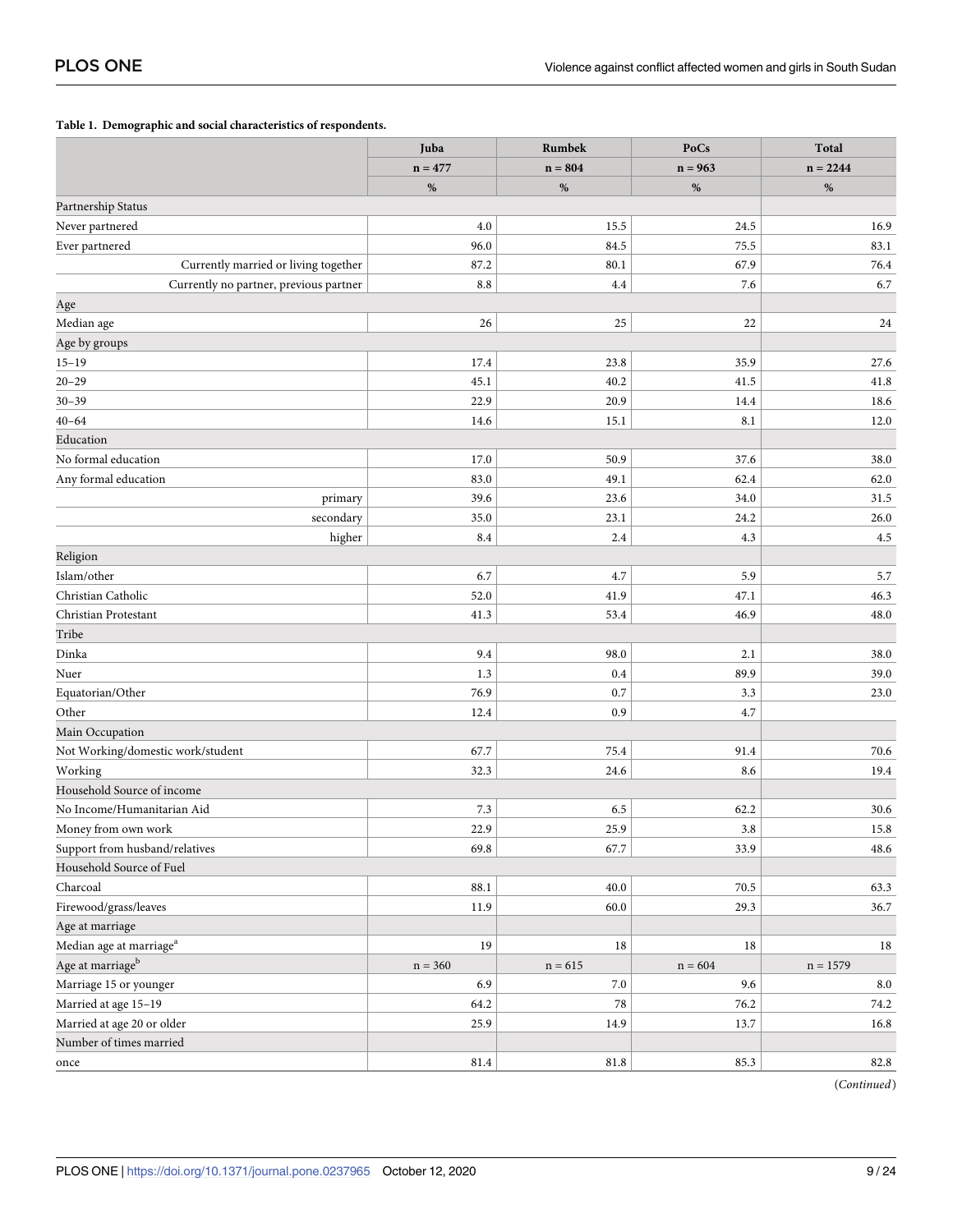#### **Table 1.** (Continued)

|                                             | Juba      | Rumbek    | PoCs      | Total      |
|---------------------------------------------|-----------|-----------|-----------|------------|
|                                             | $n = 477$ | $n = 804$ | $n = 963$ | $n = 2244$ |
|                                             | %         | %         | %         | %          |
| twice or more                               | 19.7      | 18.2      | 14.7      | 17.2       |
| Husband has other wives at same time        |           |           |           |            |
| no                                          | 58.1      | 44.2      | 61.9      | 54.1       |
| yes                                         | 41.9      | 55.8      | 38.1      | 45.9       |
| Number of other wives                       |           |           |           |            |
| No other wives                              | 58.1      | 44.2      | 61.9      | 54.1       |
| 1 other wife                                | 27.2      | 25.6      | 17.4      | 22.8       |
| 2 or more                                   | 14.7      | 30.2      | 20.7      | 23.1       |
| Who made the decision for her to marry?     |           |           |           |            |
| She/They both decided                       | 68.3      | 21.5      | 55.8      | 45.3       |
| Her family decided                          | 4.7       | 16.9      | 12.4      | 12.4       |
| Husband decided                             | 20.3      | 27.3      | 19.9      | 22.9       |
| Husband's family decided                    | 6.7       | 34.3      | 11.9      | 19.4       |
| Was she consulted about the marriage?       |           |           |           |            |
| Yes                                         | 90.6      | 74.8      | 82.8      | 81.4       |
| No                                          | 9.4       | 25.2      | 17.2      | 18.6       |
| Did her husband pay a bride price?          |           |           |           |            |
| Yes                                         | 57.8      | 88.1      | 84.4      | 79.8       |
| No                                          | 42.2      | 11.9      | 15.6      | 20.2       |
| Reasons for marriage <sup>c</sup>           |           |           |           |            |
| Married due to love or desire for family    | 83.9      | 84.7      | 74.2      | 80.5       |
| Married due to abduction, pregnancy or rape | 15.0      | 4.1       | 16.6      | 11.3       |
| Married for economic reasons                | 11.9      | 16.6      | 10.4      | 13.2       |
| Age difference between woman and partner    |           |           |           |            |
| Woman older or same age                     | 14.4      | 16.7      | 10.8      | 13.9       |
| Partner older 1-10 years                    | 53.9      | 36.6      | 53.6      | 47.1       |
| Partner older >10                           | 31.7      | 46.7      | 35.6      | 39.0       |
| Relationship of current to former partner d | $n = 11$  | $n = 44$  | $n = 31$  | $n = 86$   |
| No relation                                 | 100.0     | 31.8      | 30.0      | 39.6.      |
| Brother of former partner                   | 0.0       | 50.0      | 54.0      | 45.3       |
| Male relative of former partner             | 0.0       | 18.2      | 16.0      | 15.1       |

a Calculated using Kaplan Meier Survival Analysis among all women (including non-married women) who were able to provide a specific current age or age at marriage. <sup>b</sup> Among ever-married women

c Responses do not add up to 100% due to multiple responses.

d Among women who were widowed and remarried

<https://doi.org/10.1371/journal.pone.0237965.t001>

working for cash (71%), compared to women (19%). Men in Juba were more likely to be engaged in professional work (21%) compared to men in Rumbek (15%) or the PoCs (16%). Overall, almost one-third of men were employed in the military or police, with the largest proportion based (35%) in Rumbek.

# **Experiences of conflict**

The results of the household survey show that the populations in all three settings have been severely affected by armed conflict, albeit with different characteristics and intensity at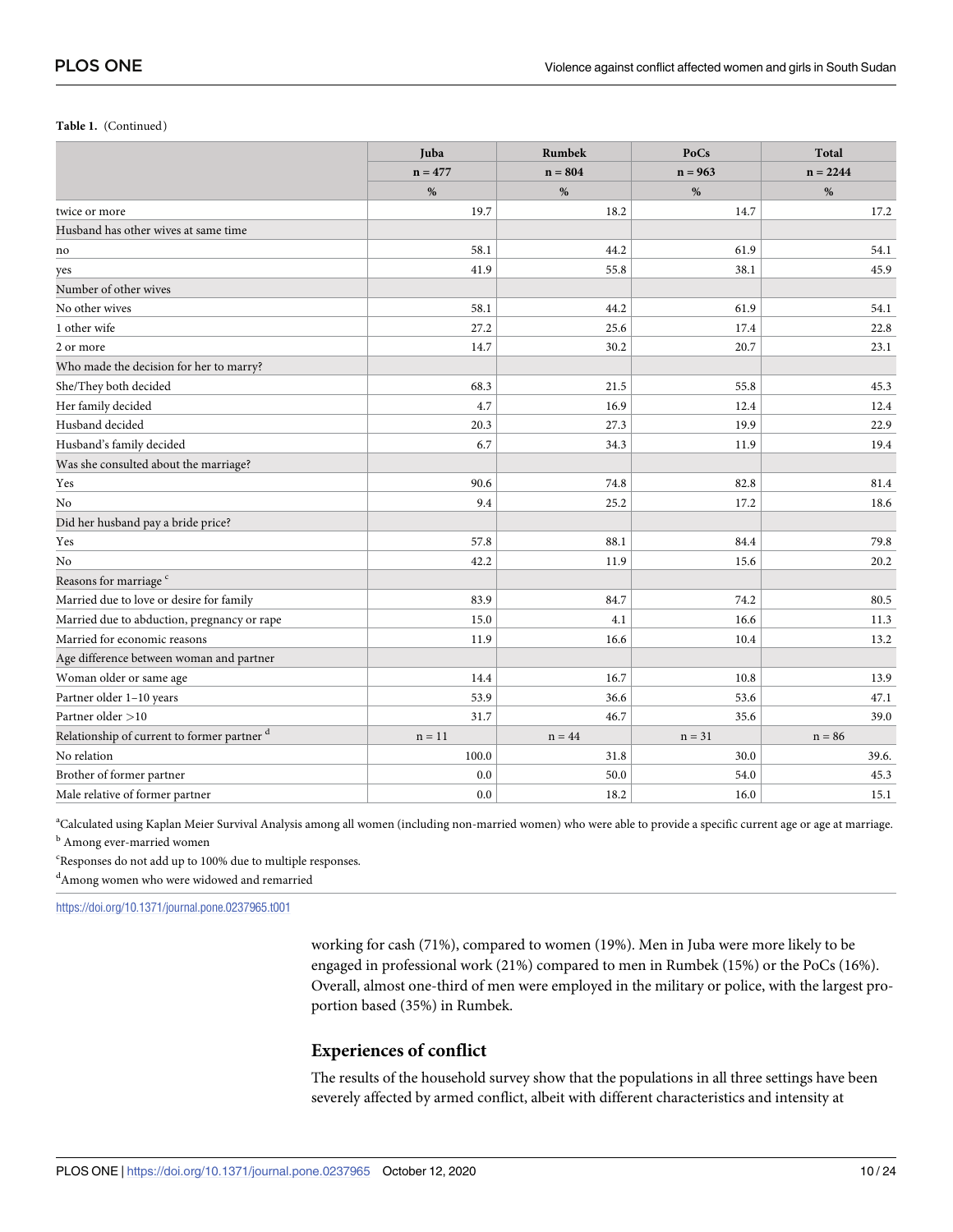|                                     | Juba      | Rumbek    | PoCs                 | <b>Total</b> |
|-------------------------------------|-----------|-----------|----------------------|--------------|
|                                     |           |           |                      |              |
|                                     | $n = 458$ | $n = 679$ | $n = 727$            | $n = 1864$   |
|                                     | %         | %         | %                    | %            |
| Partner's Education                 |           |           |                      |              |
| No formal education                 | 9.0       | 33.0      | 30.8                 | 26.2         |
| Any education                       | 91.0      | 77.0      | 69.2                 | 73.8         |
| Primary                             | 12.9      | 14.7      | 9.8                  | 12.3         |
| Secondary                           | 41.9      | 29.7      | 23.0                 | 30.1         |
| Higher                              | 36.2      | 22.5      | 36.5                 | 31.3         |
|                                     |           |           |                      |              |
|                                     |           |           | Partner's Profession |              |
| Never worked                        | 14.6      | 33.6      | 33.7                 | 29.0         |
| Professional                        | 21.2      | 14.6      | 15.7                 | 16.6         |
| Semi-Skilled/Unskilled/Manual/Other | 38.4      | 16.9      | 18.6                 | 22.9         |
| Military/Police                     | 25.8      | 34.9      | 32.0                 | 31.5         |

#### <span id="page-10-0"></span>**[Table](#page-7-0) 2. Partners' characteristics.**

<https://doi.org/10.1371/journal.pone.0237965.t002>

different times. During the lengthy Sudanese civil wars, almost the entire country was affected by violence at some stage of the conflict, while the 2013 Crisis primarily affected the population of Juba City and the Juba PoC sites, among the study sites. In addition to the Civil War, Rumbek was primarily affected by intercommunal violence, often in the context of cattle raids [\(Table](#page-11-0) 3).

Not surprisingly, women and girls residing in the Juba PoC sites were the most affected by the 2013 Crisis, with 100% of residents having been displaced, and 68% reporting that their homes or communities were attacked. These circumstances drove the population to seek the protection of the UN and directly led to the establishment of the PoC sites [[23](#page-23-0)].

In addition, women in the PoCs also experienced the most prolonged displacement; over 90% of respondents have been displaced for over one year and 16% reporting that they had been displaced during their whole lives. Women and girls in the other two sites also experienced displacement; 40% in Rumbek and 7% in Juba City were currently displaced. However, the length of displacement was less in these two sites compared to the PoCs. Inter-communal conflicts have persisted in many areas since the signing of the CPA in 2005. While these tensions were experienced throughout the study locations, they were more frequently reported in Rumbek and Juba City. In Rumbek, 66% of women reported that their village had been attacked by another community primarily for the purpose of cattle raiding. Nearly one in ten women in Juba and Juba PoC sites have been forcibly detained or abducted. Over 30% of women experienced a physical violence or traumatic event related to conflict.

Whereas the majority of perpetrators of physical violence in Juba and Rumbek were either family members of individuals known to the respondent, perpetrators of violence in Juba PoCs were more likely to be police officers and other armed actors. Individuals from other communities were also mentioned in both the PoCs and Rumbek as key perpetrators.

### **Non-partner sexual violence**

In the household survey, between about 35% of women in all three sites reported experiencing some type of non-partner sexual violence during their lifetimes ([Table](#page-12-0) 4). Women experiencing non-partner sexual assault experienced a variety of types of violence. In Juba, 18% of respondents experienced rape or attempted rape, compared to 25% in Juba PoCs. Between 5%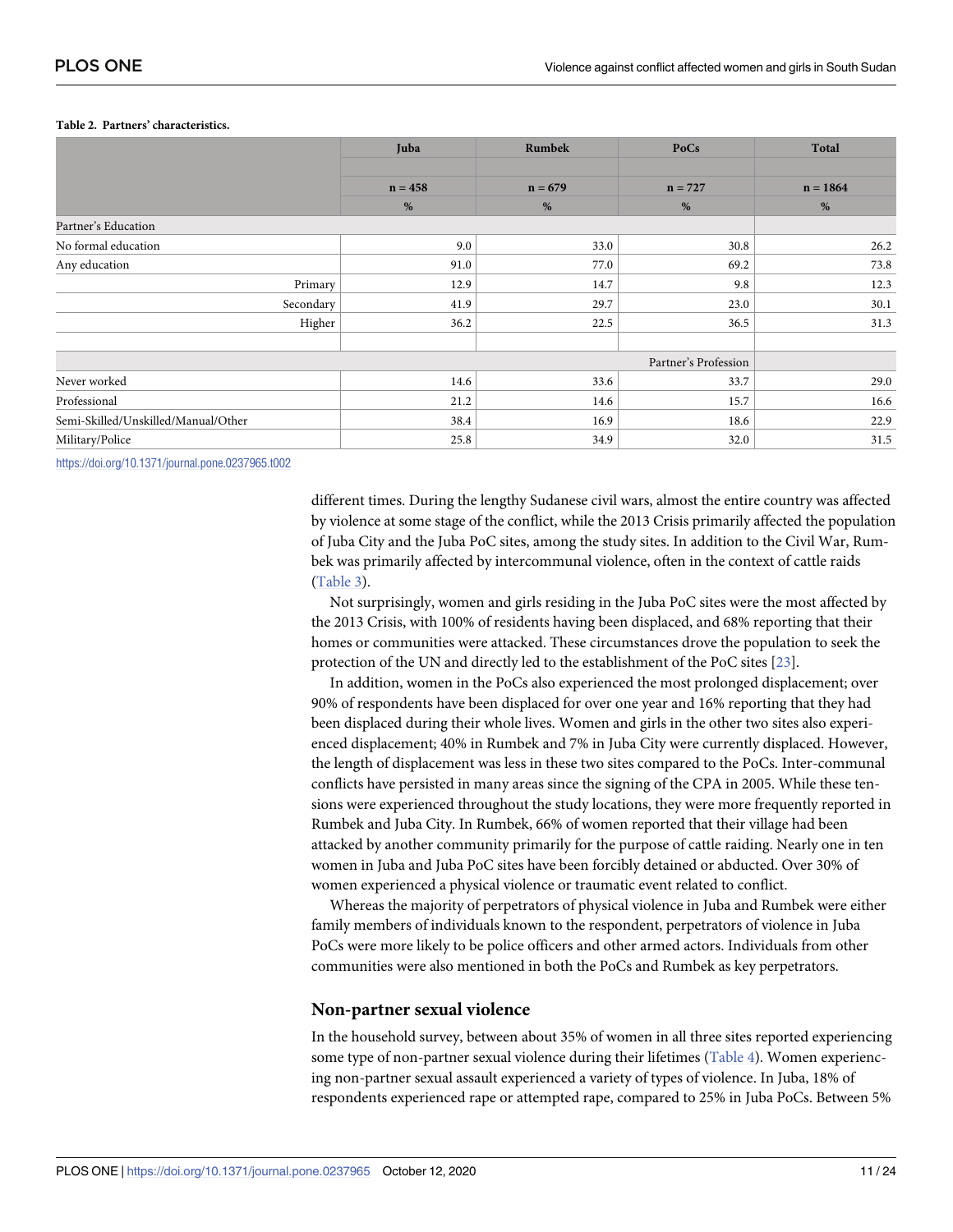#### <span id="page-11-0"></span>**[Table](#page-10-0) 3. Experiences of conflict.**

| <b>Displacement status</b>                                              | Juba      | Rumbek    | PoCs      | <b>Total</b> |
|-------------------------------------------------------------------------|-----------|-----------|-----------|--------------|
|                                                                         | $n = 477$ | $n = 804$ | $n = 963$ | $n = 2244$   |
|                                                                         | $\%$      | $\%$      | $\%$      | $\%$         |
| Never Displaced                                                         | 63.7      | 50.5      | 0.0       | 31.6         |
| Ever displaced                                                          | 36.3      | 49.5      | 100.0     | 68.4         |
| Currently Displaced                                                     | 6.5       | 39.7      | 100.0     | 58.5         |
| Formerly Displaced                                                      | 29.8      | 9.8       | 0.0       | 9.8          |
| Duration of displacement                                                | $n = 173$ | $n = 397$ | $n = 963$ | $n = 1533$   |
| All of my life                                                          | 4.2       | 9.2       | 15.8      | 11.0         |
| More than one year                                                      | 23.1      | 25.2      | 76.9      | 47.0         |
| Less than one year                                                      | 9.0       | 15.0      | 7.3       | 10.4         |
| Cause of displacement <sup>a</sup>                                      |           |           |           |              |
| Displaced because of the 2013 Crisis                                    | 13.8      | 9.6       | 97.5      | 48.2         |
| Displaced because of the Civil War                                      | 21.6      | 9.0       | 5.5       | 11.5         |
| Displaced because of Intercommunal/Tribal conflicts                     | 1.7       | 31.3      | 10.7      | 16.2         |
| Attacks on village of residence <sup>a</sup>                            | $n = 477$ | $n = 804$ | $n = 963$ | $n = 2244$   |
| Experienced any attacks on her village <sup>b</sup>                     | 43.0      | 52,9      | 59.8      | 53.7         |
| Village was attacked during the 2013 crisis                             | 30.0      | 31,2      | 67.7      | 40.9         |
| Village was attacked during the Civil War                               | 32.9      | 28.2      | 32.0      | 30.8         |
| Village was attacked during an intercommunal raid                       | 27.9      | 65.8      | 44.0      | 52.6         |
| Forcibly detained or abducted                                           | 9.4       | 6.7       | 10.1      | 8.7          |
| Ever beaten, kicked, threatened or had weapon used                      | 24.9      | 38.3      | 33.7      | 33.5         |
| Ever experienced physical violence or traumatic event during conflict c | 16.8      | 31.1      | 37.4      | 30.7         |
| Have experienced physical violence during the last 12 months            | 4.6       | 9.8       | 11.9      | 9.6          |
| Perpetrators of physical violence <sup>d</sup>                          | $n = 119$ | $n = 308$ | $n = 325$ | $n = 752$    |
| Family members                                                          | 39.5      | 36.7      | 23.1      | 31.3         |
| Friends or acquaintances                                                | 41.2      | 25.0      | 19.7      | 25.3         |
| Police officers                                                         | 0.0       | 4.5       | 24.0      | 12.2         |
| Armed actors                                                            | 8.4       | 6.2       | 17.5      | 11.4         |
| From other communities                                                  | 6.7       | 28.2      | 27.1      | 24.3         |
| Complete strangers                                                      | 3.4       | 0.0       | 0.6       | 0.8          |

<sup>a</sup>Response do not add up to 100% due to multiple responses

<sup>b</sup> Women were asked about multiples types of attacks on their village. Some women responded positively to experiencing specific attacks, despite responding negatively to the general question

 $c^2$ Traumatic event" was defined as having been beaten or physically abused, disfigured, sustained injuries or abduction in the context of conflict. <sup>d</sup>May include multiple experiences of violence and multiple perpetrators

<https://doi.org/10.1371/journal.pone.0237965.t003>

to 11% of respondents reported sexual violence within the past 12 months, across the three sites.

The characteristics of sexual violence reported by women differed greatly across the three sites. In Juba City, the most common perpetrators of sexual violence against women and girls were either acquaintances (not family) or complete strangers. The majority of sexual violence reported in Rumbek was associated with intercommunal violence, and perpetrators were mostly either family members and other known persons, or people from another community and complete strangers. Sexual assault in Juba PoCs was more often associated with displacement or abduction, and perpetrators were more likely to be police officers and members of another community.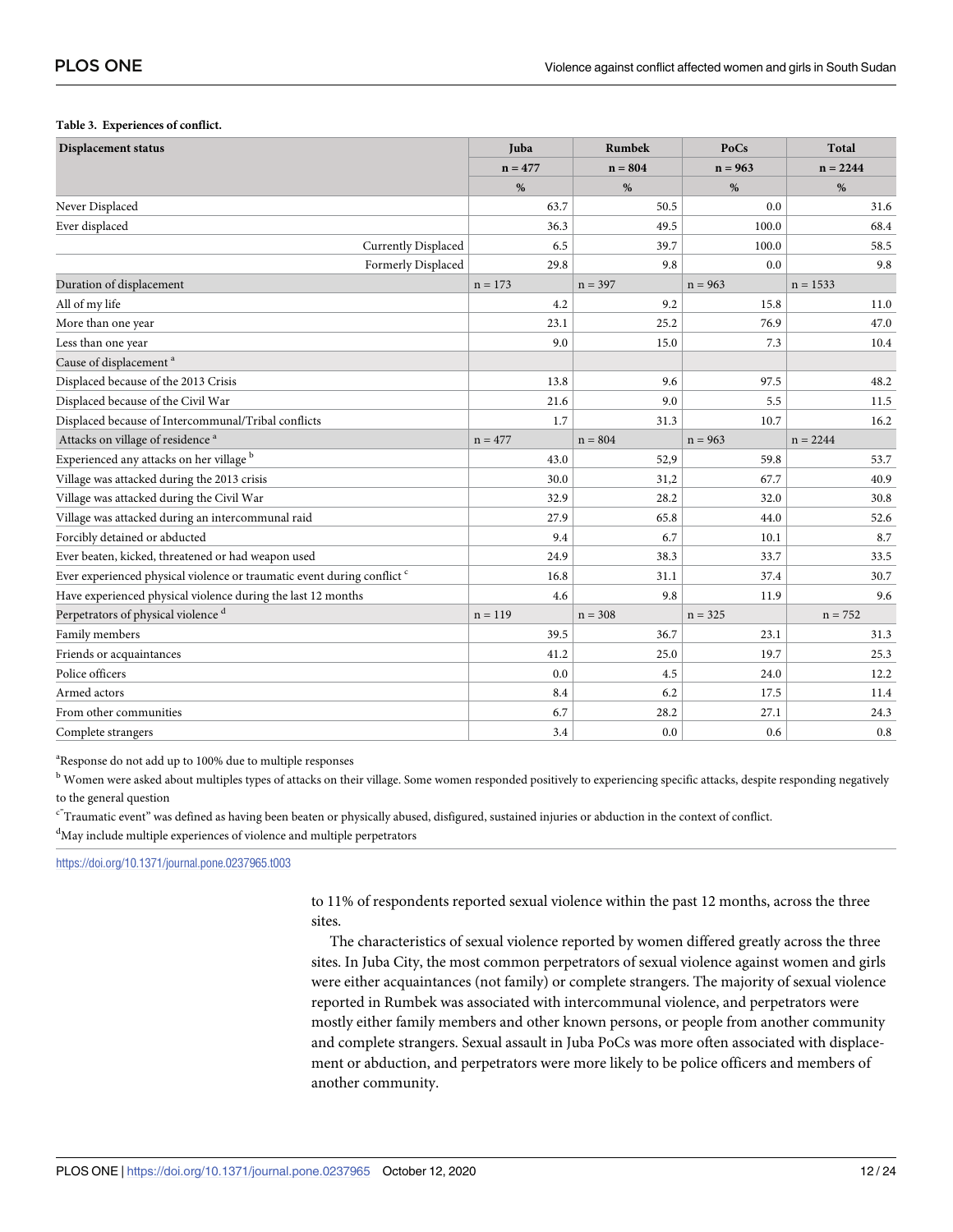| Experiences of sexual violence by someone other than a partner* | Juba      | <b>Rumbek</b> | PoCs      | <b>Total</b> |  |
|-----------------------------------------------------------------|-----------|---------------|-----------|--------------|--|
|                                                                 | $n = 477$ | $n = 804$     | $n = 963$ | $n = 2244$   |  |
|                                                                 | %         | $\%$          | $\%$      | %            |  |
| Forced to undress or stripped off your clothes                  | 3.4       | 16.3          | 18.3      | 14.4         |  |
| Unwanted touching                                               | 21.6      | 18.2          | 22.4      | 20.7         |  |
| Sexual exploitation (offered money or gifts for sex)            | 22.2      | 9.5           | 21.1      | 17.2         |  |
| Attempted rape                                                  | 16.1      | 18.7          | 21.0      | 19.1         |  |
| Rape                                                            | 6.3       | 17.4          | 21.7      | 16.9         |  |
| Rape or attempted rape                                          | 18.0      | 23.0          | 25.2      | 22.9         |  |
| Any sexual violence ever                                        | 35.4      | 34.5          | 34.6      | 34.7         |  |
| Any sexual violence during last 12 months                       | 4.8       | 8.3           | 10.7      | 8.6          |  |
| Did the sexual violence occur during any of these times *       | $n = 169$ | $n = 277$     | $n = 333$ | $n = 779$    |  |
| During the 2013 Crisis                                          | 31.4      | 30.3          | 59.2      | 42.9         |  |
| During the Civil War                                            | 10.7      | 23.5          | 24.9      | 21.3         |  |
| During Intercommunal violence                                   | 3.6       | 61.7          | 23.1      | 32.6         |  |
| During abduction                                                | 3.0       | 5.8           | 19.8      | 11.2         |  |
| During displacement                                             | 1.2       | 5,4           | 39.9      | 19.3         |  |
| During none of these situations                                 | 88.8      | 29.6          | 23.7      | 39.5         |  |
| Perpetrators of the most severe act of sexual violence*         |           |               |           |              |  |
| Family member                                                   | 6.5       | 32.1          | 11.1      | 17.6         |  |
| Friend or acquaintance                                          | 47.9      | 18.8          | 5.7       | 19.5         |  |
| Police officers                                                 | 1.2       | 4.3           | 22.2      | 11.3         |  |
| Armed actors                                                    | 4.7       | 5.8           | 6.6       | 5.9          |  |
| Someone from another community                                  | 9.5       | 24.9          | 23.4      | 20.9         |  |
| Humanitarian workers                                            | 3.0       | 1.4           | 0.6       | 1.4          |  |
| Complete strangers                                              | 27.8      | 31.4          | 3.3       | 18.6         |  |
| Number of times have experienced sexual violence                |           |               |           |              |  |
| Once                                                            | 57.4      | 63.5          | 58.9      | 60.2         |  |
| A few times                                                     | 33.1      | 28.2          | 17.4      | 24.6         |  |
| Many times                                                      | 9.5       | 8.3           | 23.7      | 15.1         |  |
| Age at first incident                                           |           |               |           |              |  |
| 15 or less                                                      | 13.0      | 19.5          | 21.9      | 19.1         |  |
| $15 - 19$                                                       | 46.2      | 36.5          | 43.5      | 41.6         |  |
| $20 - 24$                                                       | 20.1      | 20.9          | 13.8      | 17.7         |  |
| $25 +$                                                          | 20.7      | 23.1          | 20.7      | 21.5         |  |

#### <span id="page-12-0"></span>**[Table](#page-10-0) 4. Sexual violence by non-partners and experiences of conflict.**

�Responses due not add up to 100% due to multiple responses

<https://doi.org/10.1371/journal.pone.0237965.t004>

Although a majority of women reported experiencing sexual violence only once in their lifetimes, a considerable proportion of women in all three sites reported they had experienced this violence multiple times. Almost one quarter of women (23.7%) in the Juba PoCs reported experiencing many incidents of non-partner sexual violence. No matter the perpetrator, violence begins early in the lives of women and girls in each of the study sites—over 50% of respondents across all three sites and over 60% of respondents in the Juba PoCs reported that the first incident of sexual violence occurred before the age of 20.

Over 20% of female respondents in both Juba City and the Juba PoCs and 10% in Rumbek reported sexual exploitation, defined in this study has having sex in exchange for money or gifts of food and other commodities. This is likely related to increased economic insecurity,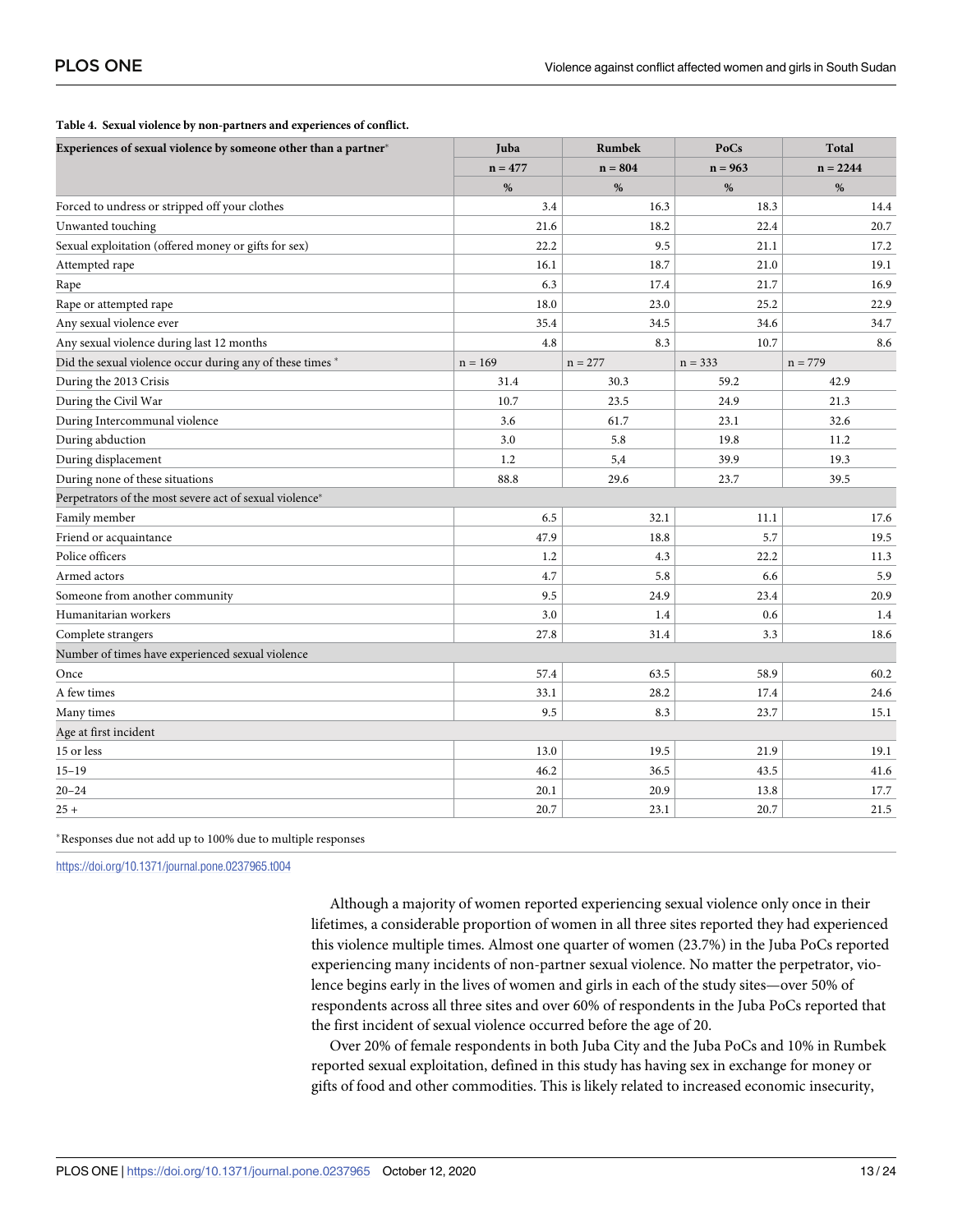| Experienced IPV ever in her lifetime <sup>a</sup>      | <b>Juba</b> | <b>Rumbek</b> | PoCs      | Total      |
|--------------------------------------------------------|-------------|---------------|-----------|------------|
|                                                        | $n = 458$   | $n = 679$     | $n = 727$ | $n = 1864$ |
|                                                        | %           | %             | %         | %          |
| Type of IPV experience                                 |             |               |           |            |
| Economic violence                                      | 34.7        | 54.2          | 31.1      | 40.4       |
| Emotional violence                                     | 47.8        | 67.7          | 43.3      | 53.3       |
| Physical violence                                      | 42.4        | 67.2          | 44.3      | 52.1       |
| Sexual violence                                        | 45.4        | 49.8          | 43.5      | 46.2       |
| Physical and/or sexual violence                        | 59.8        | 72.8          | 54.3      | 62.4       |
| Experienced IPV during the last 12 months <sup>b</sup> | $n = 242$   | $n = 363$     | $n = 406$ | $n = 1011$ |
| Physical violence                                      | 26.9        | 56.7          | 32.5      | 39.9       |
| Sexual violence                                        | 30.2        | 41.6          | 38.2      | 34.5       |
| Sexual and/or physical violence                        | 43.0        | 62.8          | 47.0      | 48.6       |
| Does your husband/partner do the following? a          | $n = 458$   | $n = 679$     | $n = 727$ | $n = 1864$ |
| Limits contact with her birth family                   | 17.5        | 31.7          | 30.5      | 27.7       |
| Insists on knowing where she is at all times           | 54.6        | 60.4          | 50.8      | 55.2       |
| Gets jealous or angry if she talks to another man      | 48.0        | 55.5          | 57.9      | 54.6       |
| Accuses her of being unfaithful                        | 31.2        | 44.0          | 30.9      | 35.8       |
| Makes her ask for permission to receive health care    | 52.2        | 44.8          | 46.2      | 47.2       |
| Number of acts of controlling behaviour                |             |               |           |            |
| No controlling behaviours                              | 27.7        | 26.8          | 27.8      | 27.4       |
| 1-2 controlling behaviours                             | 47.6        | 32.0          | 41.5      | 39.5       |
| 3-4 controlling behaviours                             | 24.7        | 41.2          | 30.7      | 33.0       |

#### **Table 5. Intimate partner violence and controlling behaviours by a partner.**

<sup>a</sup> Among ever-partnered women.

<sup>b</sup>Among ever-partnered women who had seen their partners during the last 12 months

<https://doi.org/10.1371/journal.pone.0237965.t005>

coupled with either the death or deployment of the husband to the front lines. The lack of livelihood opportunities for women in the PoCs, especially when abandoned or widowed by their husbands, places them at particular risk for sexual exploitation.

### **Intimate partner violence**

Lifetime prevalence of physical and/or sexual IPV was high in all of the sites: 60% in Juba City; 73% in Rumbek and 54% in Juba PoCs (Table 5). Not only is physical IPV extremely common throughout the study sites in South Sudan, but it is also notable for its severity and frequency. Almost three-quarters of women who reported IPV experienced the most severe forms of violence (defined as being hit, kicked or dragged, choked or burnt, or threatened with a knife or gun) compared to moderate violence (defined as slapped or something thrown at, pushed or shoved). In addition to the severity of the violence, women in each site experienced frequent acts of violence. Acts of intimate partner violence often lead to physical injury, according to the respondents. This was particularly true for women in Rumbek and the Juba PoCs, where approximately 60% of women who experienced physical or sexual IPV reported experiencing an injury as a result. Almost 40% of women in the Juba PoCs reported severe injuries (broken bones, teeth, internal injuries, miscarriage, permanent disability or disfigurement) due to IPV.

High levels of male control over all aspects of their wives' lives was also found in all sites. Women were asked if their husbands exerted control over daily activities, such as not allowing her to visit her family or insisting on knowing always where she is. Women and girls across all three survey sites reported a high degree of control by their partners over daily activities. Of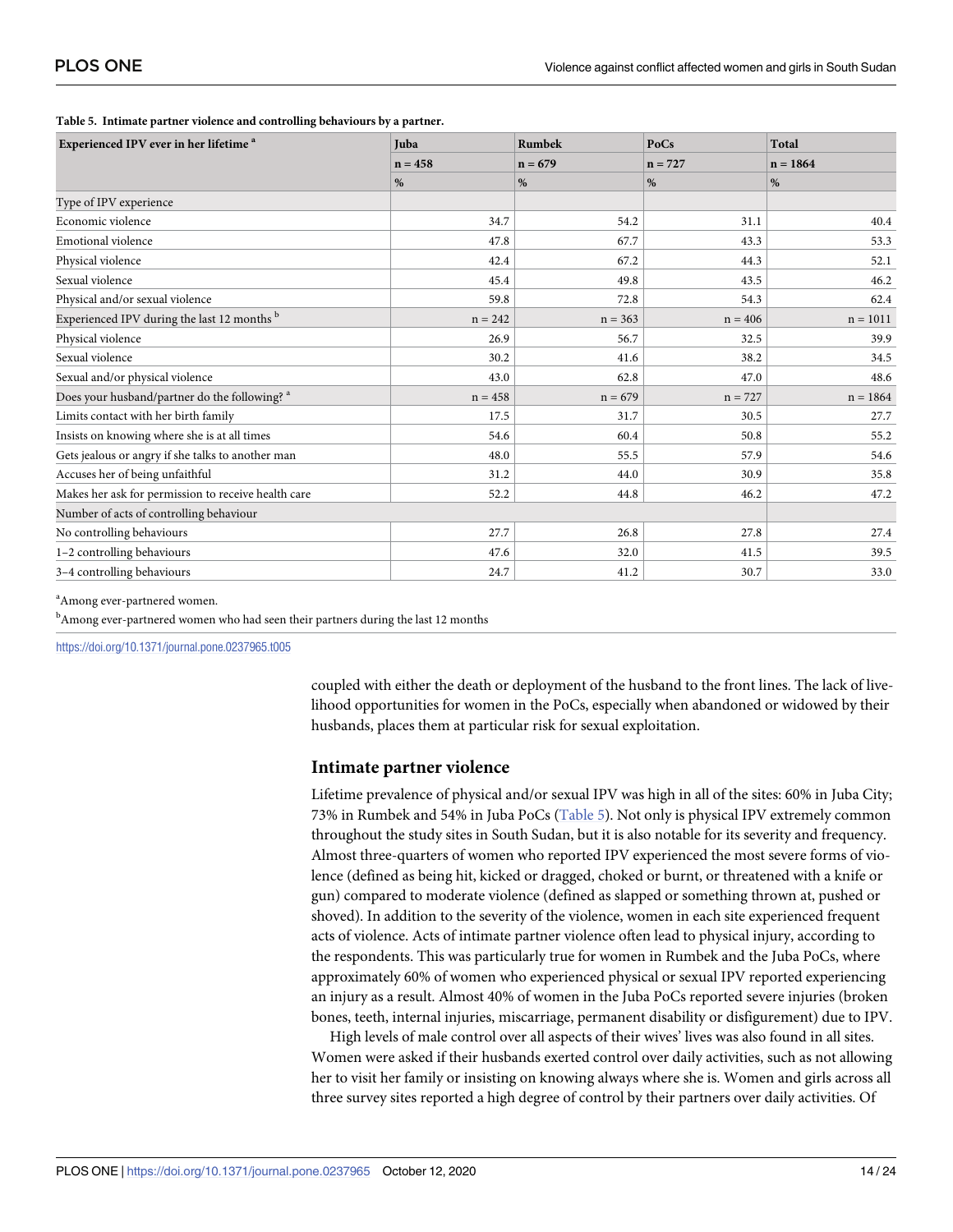<span id="page-14-0"></span>ever-partnered women, only about a quarter of respondents in each site had not experienced any controlling behaviours from their husband or partner. Women in Rumbek experienced the most control; over 40% of respondents experienced three to four of these behaviours. Respondents from Juba City were least likely to report experiencing multiple controlling behaviours; approximately 50% of respondents reported experiencing one or two of these behaviours.

# **Attitudes reflecting restrictive gender norms**

Respondents were asked if they agreed or disagreed with a series of statements reflecting common gender-related social norms that were identified during the qualitative research (Table 6). In almost all cases, women from Rumbek were most likely to endorse restrictive gender norms, including a wife's obligation to have sex with her husband whenever he wants, to obey him even if he disagrees, and to tolerate violence to keep the family together. Women from Juba and Juba PoCs were less likely to endorse these views, although between one third and two thirds of women agreed with these statements. With regard to sexual violence, 46% and 39% of women in Rumbek, respectively, agreed that "if a woman is raped, she has usually done something careless to put herself in that position," and, "if a girl is raped, she should marry the man who raped her." Only in Juba PoCs, where the main perpetrators of sexual violence were police or armed actors, did most women disagree with the statement that a girl should marry her rapist.

Over 90% of women from Rumbek agreed that men have a right to beat their wives for at least one reason, and 75% agreed that he would be justified for 3 or 4 reasons (e.g. if a woman goes out without telling her husband, neglects the children, argues with her husband or refuses to have sex).

# **Risk factors for non-partner sexual violence**

Binary logistic regression modelling was carried out for each site, and on a pooled data set, to understand the key risk factors for sexual violence by non-partners, with having ever experienced rape or attempted rape at least once as the dependent variable ([Table](#page-15-0) 7). Only variables

| Agrees with the following statements                                                          | Juba      | Rumbek    | PoC       | Total      |
|-----------------------------------------------------------------------------------------------|-----------|-----------|-----------|------------|
|                                                                                               | $n = 477$ | $n = 804$ | $n = 963$ | $n = 2244$ |
|                                                                                               | %         | %         | %         |            |
| It is a wife's obligation to have sex with her husband whenever he wants it                   | 38.2      | 76.9      | 35.5      | 50.9       |
| A wife should obey her husband even if she disagrees                                          | 48.0      | 89.8      | 67.4      | 71.3       |
| Violence between husband and wife is a private matter and others should not intervene         | 63.7      | 87.1      | 43.3      | 63.3       |
| A woman should tolerate violence to keep her family together                                  | 64.8      | 85.6      | 64.9      | 72.3       |
| If a woman is raped, she has usually done something careless to put herself in that situation | 38.2      | 46.0      | 28.5      | 36.8       |
| If a girl child is raped, she should marry the man who raped her                              |           | 39.1      | 13.5      | 25.8       |
| When is a man justified in beating his wife?                                                  |           |           |           |            |
| If she goes out without telling him                                                           | 38.4      | 78.0      | 64.2      | 63.6       |
| If she neglects the children                                                                  | 58.5      | 80.0      | 70.4      | 71.3       |
| If she argues with him                                                                        | 35.4      | 80.1      | 62.9      | 63.2       |
| If she refuses to have sex with him                                                           | 26.8      | 73.0      | 56.7      | 56.2       |
| Does not agree with any reason for violence                                                   | 27.3      | 7.5       | 16.7      | 15.6       |
| Agrees with 1-2 reasons                                                                       | 44.2      | 17.8      | 25.5      | 26.7       |
| Agrees with 3-4 reasons                                                                       | 28.5      | 74.8      | 57.7      | 57.6       |

Table 6. Endorsement of restrictive gender norms<sup>a</sup>.

<sup>a</sup>percentage of all women who agree with the statements above, by site.

<https://doi.org/10.1371/journal.pone.0237965.t006>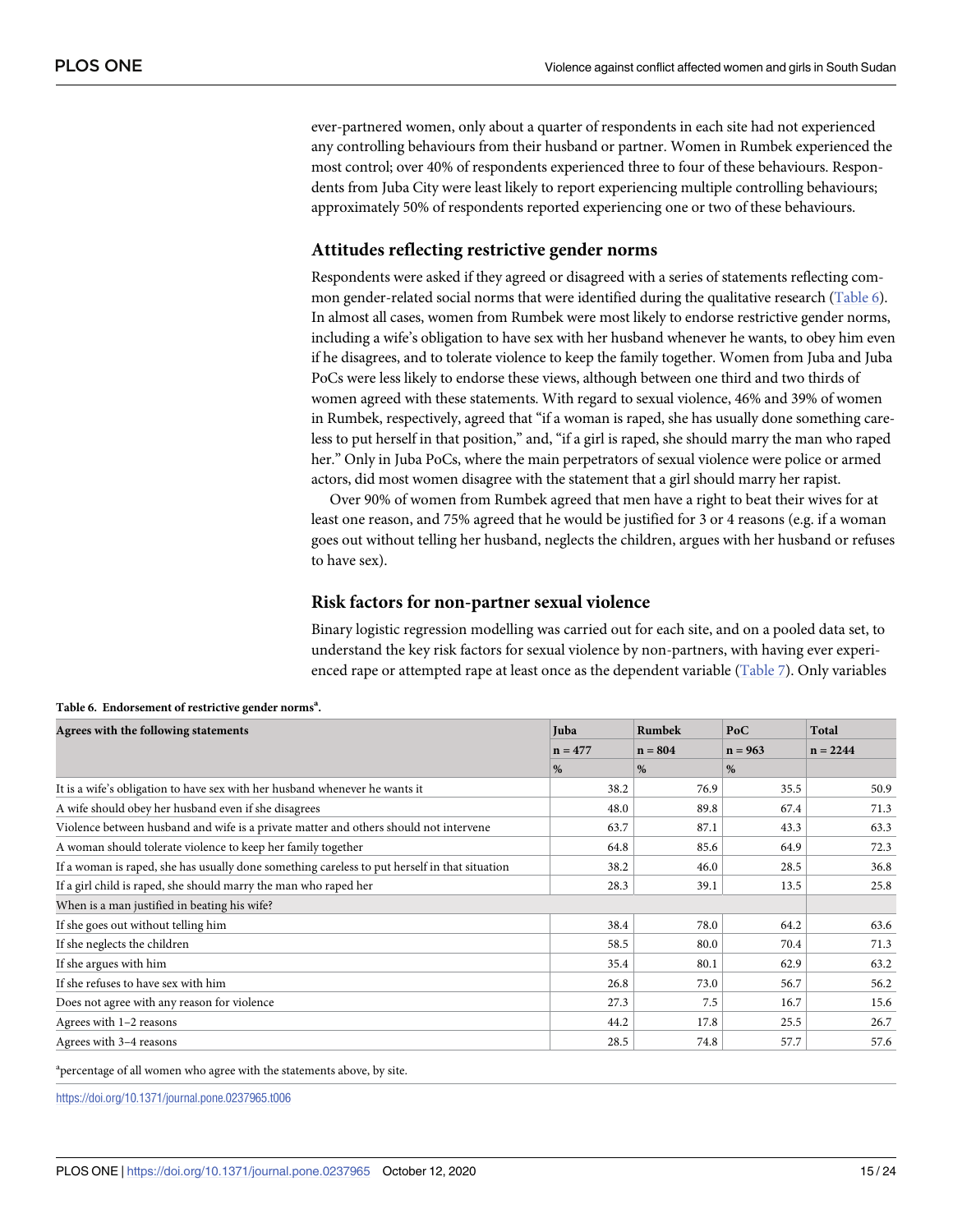<span id="page-15-0"></span>

| Table 7. Risk factors for non-partner sexual assault. |  |  |
|-------------------------------------------------------|--|--|
|-------------------------------------------------------|--|--|

|                                                                                                  | <b>JUBA</b>                   | <b>RUMBEK</b>                          | <b>JUBA POC</b>                        | <b>MODEL1</b>                           | <b>MODEL 2</b>                 |
|--------------------------------------------------------------------------------------------------|-------------------------------|----------------------------------------|----------------------------------------|-----------------------------------------|--------------------------------|
|                                                                                                  | $COR(95\% CI)^{a}$            | <b>COR (95% CI)<sup>a</sup></b>        | $COR(95\% CI)a$                        | AOR $(95\% \text{ CI})^b$               | $AOR$ (95% $CI$ ) <sup>c</sup> |
| Location                                                                                         |                               |                                        |                                        |                                         |                                |
| Juba                                                                                             |                               |                                        |                                        | 1.00                                    | 1.00                           |
| Rumbek                                                                                           |                               |                                        |                                        | $1.36(1.02 - 1.81)$                     | $1.63(1.15-2.31)$              |
| PoC                                                                                              |                               |                                        |                                        | $1.53(1.17-2.02)$                       | $1.52(1.07-2.15)$              |
| Demographic characteristics                                                                      |                               |                                        |                                        |                                         |                                |
| Respondent's age                                                                                 |                               |                                        |                                        |                                         |                                |
| $15 - 19$                                                                                        | 1.00                          | 1.00                                   | 1.00                                   | 1.00                                    | 1.00                           |
| $20 - 29$                                                                                        | $1.13(0.59 - 2.17)$           | $2.19(1.38 -$<br>$(3.48)$ ***          | $1.69(1.19-$<br>$(2.40)$ ***           | $1.77(1.37 -$<br>$(2.29)$ ***           | $0.79(0.55 - 1.14)$            |
| $30 - 39$                                                                                        | $0.60(0.30-1.40)$             | $1.92 (1.14 - 3.25)^{**}$              | $2.18(1.40 -$<br>$3.40$ )***           | $1.67(1.23 -$<br>$(2.2)$ ***            | $0.60(0.40 -$<br>$(0.91)^*$    |
| $40 - 64$                                                                                        | $1.24(0.60-2.75)$             | $1.23(0.67-2.26)$                      | $1.73(0.99 -$<br>$(3.04)$ ***          | $1.45(1.01 -$<br>$2.08$ )***            | $0.50(0.31 -$<br>$(0.80)$ ***  |
| Respondent's education primary and above                                                         | $1.32(0.68 - 2.57)$           | $0.68(0.48-0.94)^{*}$                  | $0.76(0.57-1.02)$                      | $0.72(0.59 -$<br>$(0.88)$ ***           |                                |
| HH's main source of fuel for cooking-wood/grass/leaves/other                                     | $0.80(0.39-1.78)$             | $0.84(0.60 - 1.18)$                    | $2.36(1.74 -$<br>$3.20$ )***           | $1.40(1.13-$<br>$1.74$ <sup>*</sup>     |                                |
| Social norms                                                                                     |                               |                                        |                                        |                                         |                                |
| If a woman is raped, she has usually done something careless to put<br>herself in that situation | $0.84(0.52 - 1.37)$           | $1.52$ $(1.09-2.12)$ **                | $2.61(1.92 -$<br>$(3.54)$ ***          | $1.73(1.41 -$<br>$(2.12)$ ***           |                                |
| If a girl child experiences raped, she should marry the man who<br>raped her                     | $1.46(0.89 - 2.40)$           | $2.04(1.46 -$<br>$(2.85)$ ***          | $1.16(0.76 - 1.75)$                    | $1.47(1.18 -$<br>$(1.82)$ ***           | $1.47(1.12 -$<br>$(1.93)$ **   |
| <b>Experiences of conflict</b>                                                                   |                               |                                        |                                        |                                         |                                |
| Ever experienced non partner physical violence + trauma during<br>wars                           | $1.71(0.77-3.81)$             | $2.72(1.94 -$<br>$(3.82)$ ***          | $9.10(6.49 -$<br>$12.71$ )***          | $3.00(2.38 -$<br>$3.77$ )***            | $2.08(1.60 -$<br>$(2.70)$ ***  |
| Ever experienced sexual exploitation                                                             | $6.78(4.09 -$<br>$11.26$ )*** | 12.05 (7.04-<br>$20.62$ <sup>***</sup> | 12.81 (8.95-<br>$(18.33)$ ***          | $9.42(7.40 -$<br>$12.02$ <sup>***</sup> | $6.83(5.08 -$<br>$9.19)***$    |
| Ever experienced attack on village                                                               | $1.50(0.94 - 2.39)$           | $2.68(1.88 -$<br>$(3.82)$ ***          | $2.61(1.88 -$<br>$3.62$ <sup>***</sup> | $2.41(1.96 -$<br>$(2.98)$ ***           | $1.63(1.25 -$<br>$(2.13)$ ***  |
| <b>Intimate Partner Violence</b>                                                                 |                               |                                        |                                        |                                         |                                |
| Ever experienced physical and/or sexual partner violence                                         | $1.79(1.09-2.94)$             | $9.55(5.59 -$<br>$16.34$ )***          | 5.54 (4.03-<br>$(7.63)$ ***            | $5.09(4.02 -$<br>$(6.46)$ ***           | $3.50(2.56 -$<br>$(4.78)$ ***  |

a Crude odds rations (COR) and adjusted odds ratios (AOR) with 95% Confidence Intervals (95% CI) are shown for the odds of having ever experienced non-partner sexual assault (rape or attempted rape) among women aged 15–64 in three locations in South Sudan. Figures in bold are statistically significant at the 95% level (confidence interval does not include 1�0).

<sup>b</sup> Model 1 shows the association between individual independent variables and non-partner sexual assault on a pooled data set with adjustment for location only. c Model 2 is the final multivariate model that includes all significant independent variables, controlling for age and location.

Note:

 $p < .05$  $*$  \* = p < .01  $*** = p < .001$ 

<https://doi.org/10.1371/journal.pone.0237965.t007>

that were significantly associated with the dependent variable in one of more of the sites were shown in the site-specific models. Thereafter, each independent variable was tested against the dependent variable in a pooled data set, using a dummy variable to control for differences due to site (Model 1.). These variables were then entered step-wise in the multivariate regression analysis by block. Only variables that remained significant were kept in the final model (Model 2).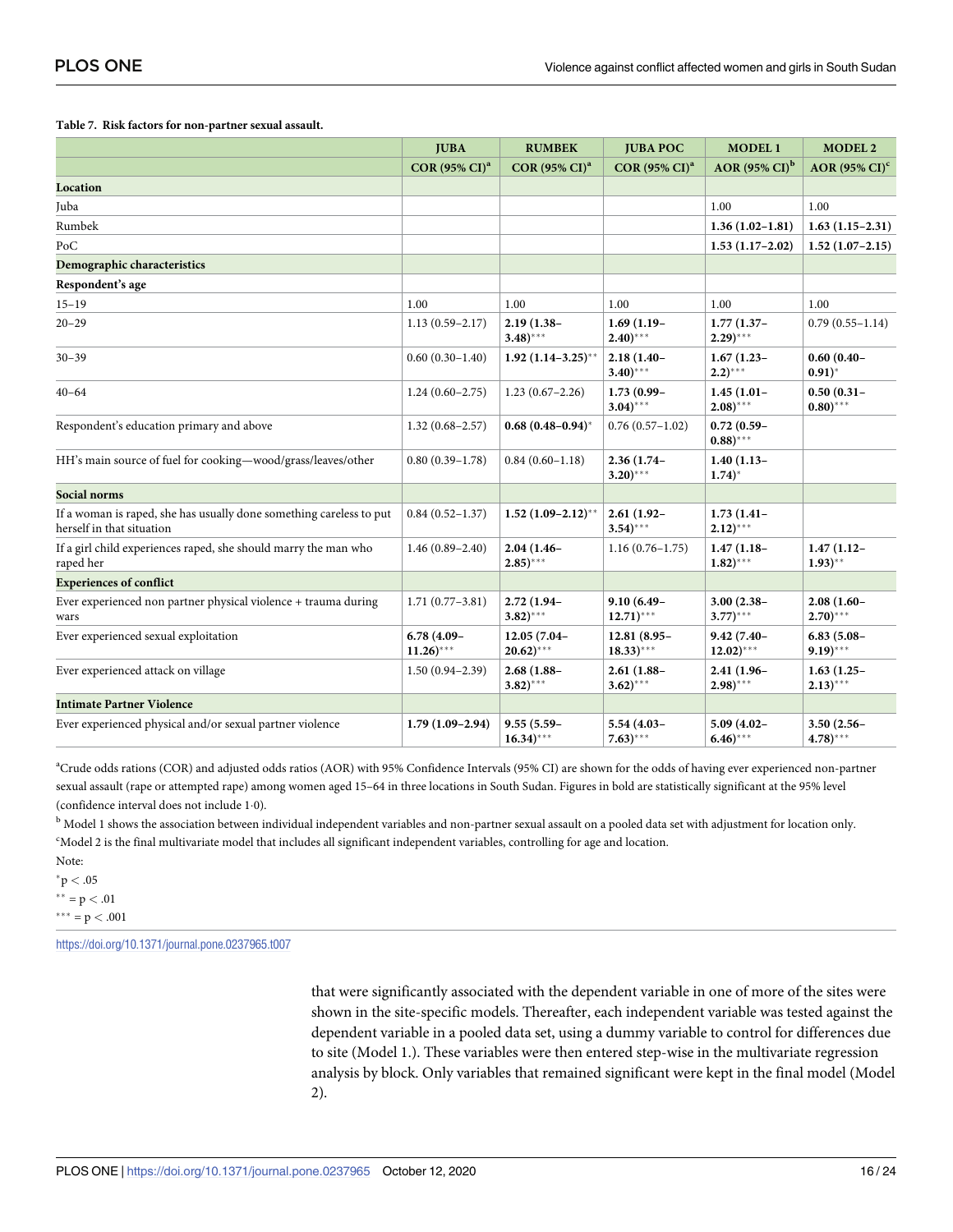<span id="page-16-0"></span>In the site-specific analysis, having experienced IPV and sexual exploitation were associated with increased risk of NPSV in all three sites. In Rumbek and Juba PoCs, age, experiences of conflict (attacks on village or traumatic events), and belief that "if a woman has been raped, she has usually done something to put herself in that position" were also associated with NPSV. In addition, in Rumbek, the belief that girls should marry their rapist increased the odds of NPSV. Having any education (primary or above) was protective for NPSV. In PoCs, using firewood for fuel instead of charcoal was associated with more than a two-fold increase in the odds of NPSV.

The majority of these associations were still significant in the pooled analysis controlling for location (Model 1). However, in multivariate analysis, only support for a girl marrying her rapist (AOR = 1.5,  $95\%CI = 1.1-1.9$ ), intimate partner violence (AOR 3.5,  $95\%CI - 2.6-4.8$ ) and experiences of conflict were associated with rape or attempted rape, while controlling for age and location (Model 2). The extremely high association between rape/attempted rape and sexual exploitation (being offered money or gifts for sex) (AOR = 6.8, 95%CI- 5.1–9.2), indicates that the acts often referred to by the more benign term, "transactional sex," may involve a high degree of physical coercion.

### **Risk factors for intimate partner violence**

Bivariate logistic regression modelling was carried out for each site, and on a pooled data set, to understand the key risk factors for intimate partner violence among ever-partnered women, using experiences of physical and/or sexual violence by an intimate partner at any point in her lifetime as the dependent variable ([Table](#page-17-0) 8). Only variables that showed significant association in bivariate analysis in one of more of the sites were shown in the site-specific analysis. Thereafter, each independent variable was tested against the dependent variable in a pooled data set, using a dummy variable to control for differences due to site (Model 1). These variables were then entered step-wise in the multivariate regression analysis by blocks organized by demographic characteristics of the respondent, partners' characteristics, marital circumstances, social norms, and experiences of conflict as independent variables. Only variables that remained significant were kept in the final model (Model 2).

In the bivariate analysis by site, older women had greater odds of IPV, and having had any formal education (primary or more) was protective in all sites. In Rumbek and Juba PoCs, any formal education for the partner was associated with lower risk of IPV. In Rumbek, women whose partners were in the police or military had almost two-fold greater odds of IPV (COR 1.9, 95%CI 1.3–2.9), whereas in Juba PoCs women whose partners were professionals had a decreased risk of IPV. (COR = 0.6 95%CI 0.4–0.9) A number of indicators of patriarchal practices were also associated with higher odds of IPV. In all three sites, high controlling behaviour by partners was associated with greater increased odds of violence. In Juba, forced marriage was positively associated with IPV (COR = 7.7 95%CI = 2.3–23.6.)

In Rumbek and Juba, living in a polygamous marriage, and bride price were also associated with nearly a two-fold increase in the odds of IPV. In the Juba PoCs, having been married as a result of abduction, pregnancy or rape, and for economic reasons was associated with greater risk of IPV, whereas having married for love was protective. Finally, experiences of conflict were associated with IPV in all sites. In all three sites, having experienced rape or sexual exploitation increased the odds IPV, whereas in Rumbek and PoCs, attacks on villages and any traumatic event related to conflict were also associated with IPV. In Rumbek experiencing rape or attempted rape increased the odds of IPV by more than ten times ( $COR = 10.2$ ,  $95\%CI =$ 5.1 = 20.4). In Rumbek, displaced due to conflict was also a risk factor, but not in PoCs, where all respondents had been displaced. All independent variables used in the site-specific analysis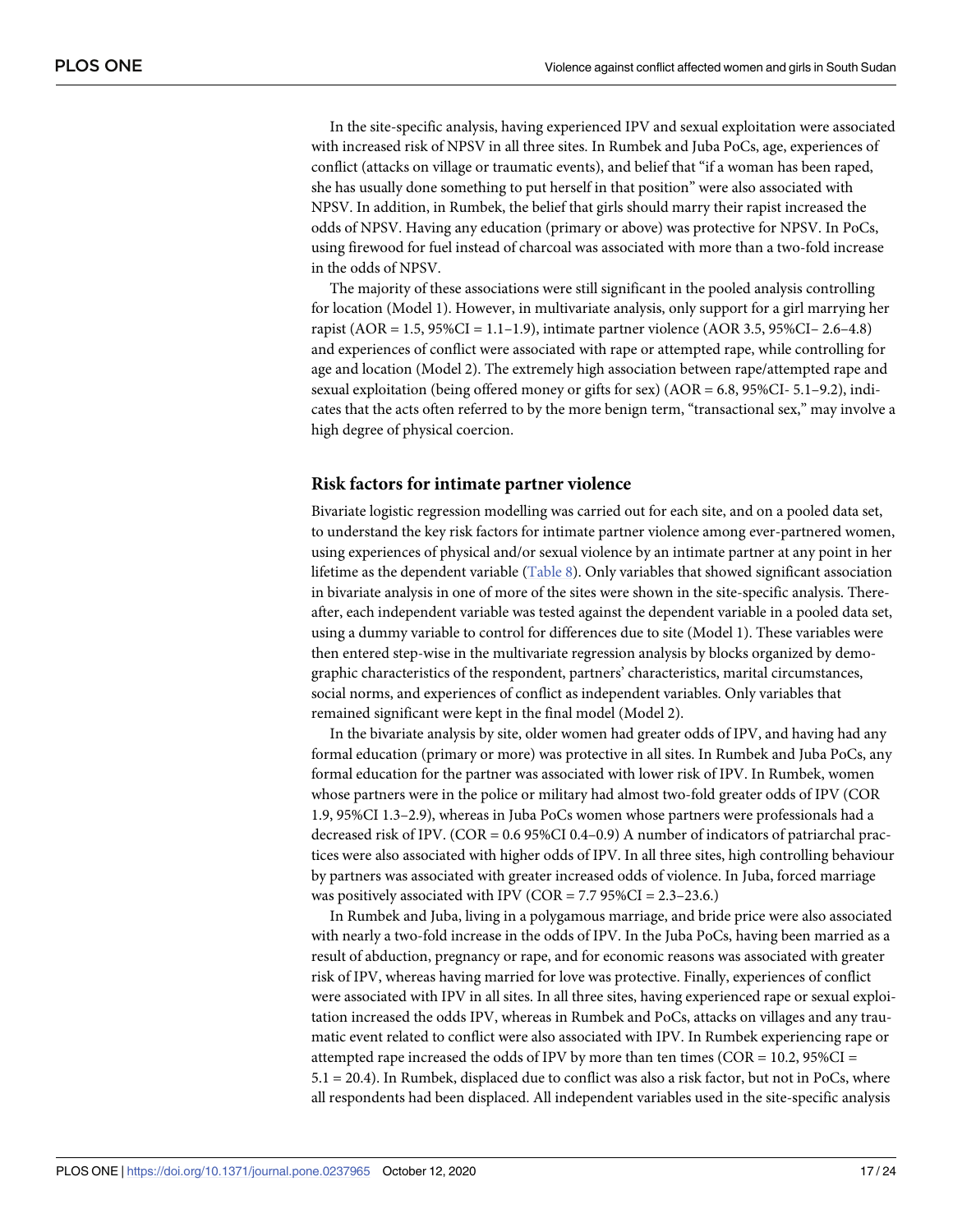### <span id="page-17-0"></span>Table 8. Risk Factors for IPV<sup>a</sup>.

|                                                    | Juba                       | Rumbek                         | <b>Juba PoCs</b>               | <b>MODEL1</b>              | <b>MODEL 2</b>               |
|----------------------------------------------------|----------------------------|--------------------------------|--------------------------------|----------------------------|------------------------------|
|                                                    | <b>COR (95%CI)</b>         | <b>COR (95%CI)</b>             | <b>COR (95%CI)</b>             | <b>AOR (95%CI)</b>         | <b>AOR</b> (95% CI)          |
| Location (PoC)                                     |                            |                                |                                | 1.00                       | 1.00                         |
| Juba                                               |                            |                                |                                | $1.25(0.99 - 1.59)$        | $1.60(1.22.1)$ ***           |
| Rumbek                                             |                            |                                |                                | $2.24(1.80-2.81)$<br>***   | $2.17(1.6-2.9)$ ***          |
| Demographics                                       |                            |                                |                                |                            |                              |
| Respondent's age                                   |                            |                                |                                |                            |                              |
| $15 - 19$                                          | 1.00                       | 1.00                           | 1.00                           | 1.00                       | 1.00                         |
| $20 - 29$                                          | $1.99(1.14-3.48)$          | $3.40(2.08 - 5.58)$            | $1.78(1.20-2.64)$              | $2.23(1.70-2.93)$          | $2.21(1.6-3.0)$ ***          |
| $30 - 39$                                          | $2.30(1.24 - 4.29)$        | $4.40(2.50 - 7.72)$<br>***     | $2.53(1.56-4.10)$<br>***       | $2.92(2.13 - 4.01)$<br>*** | $2.90(2.0-4.2)$ ***          |
| $40 - 64$                                          | $1.85(0.94-3.65)$          | $4.56(2.48 - 8.38)$<br>***     | $2.50(1.42 - 4.43)$<br>$* * *$ | $2.77(1.95-3.94)$<br>***   | $2.87(1.9-4.4)$ ***          |
| Respondent's education primary or above            | $0.53(0.31-0.90)$ *        | $0.55(0.39-0.77)$              | $0.76(0.57-1.02)$              | $0.64(0.52 - 0.78)$        |                              |
| Partner's characteristics                          |                            |                                |                                |                            |                              |
| Partner's education primary or above               | $0.75(0.38 - 1.48)$        | $0.68(0.47-0.99)^{*}$          | $0.76(0.60-1.40)$              | $0.64(0.52-0.78)$<br>***   |                              |
| Partner's profession                               |                            |                                |                                |                            |                              |
| Unemployed                                         | 1.00                       | 1.00                           | 1.00                           | 1.00                       |                              |
| Professional                                       | $1.21(0.64 - 2.26)$        | $1.66(0.97-2.83)$              | $0.58(0.37-0.91)$              | $0.98(0.74 - 1.32)$        |                              |
| Semi-Skilled/Unskilled/Manual/Other                | $1.12(0.63 - 1.97)$        | $1.44(0.88 - 2.35)$            | $0.92(0.60 - 1.40)$            | $1.10(0.84-1.44)$          |                              |
| Military/Police                                    | $1.52(0.83 - 2.81)$        | $1.93(1.28-2.92)$<br>***       | $1.19(0.82 - 1.70)$            | $1.47(1.15-1.89)$<br>***   |                              |
| <b>Circumstances of marriage</b>                   |                            |                                |                                |                            |                              |
| Controlling behaviors by partner                   |                            |                                |                                |                            |                              |
| None                                               | 1.00                       | 1.00                           | 1.00                           | 1.00                       | 1.00                         |
| $1 - 2$ <sup>2</sup>                               | $1.75(1.12 - 2.72)$<br>**  | $2.25(1.50-3.37)$<br>***       | 4.08 (2.74–6.06)<br>$***$      | $2.66(2.10-3.37)$<br>***   | $2.68(2.07-3.46)$<br>$***$   |
| $3 - 4'$                                           | $4.55(2.57 - 8.06)$<br>*** | $15.00(8.66 - 25.97)$<br>$***$ | $12.69(8.01-20.11)$<br>$***$   | $10.02(7.48-13.42)$<br>*** | $7.02(5.11-9.65)$<br>$***$   |
| Number of Wives including respondent               |                            |                                |                                |                            |                              |
| One                                                | 1.00                       | 1.00                           | 1.00                           | 1.00                       | 1.00                         |
| Two                                                | $1.40(0.90 - 2.31)$        | $1.81(1.17-2.81)$ **           | $2.12(1.37-3.29)$<br>***       | $1.80(1.39-2.33)$ *        | $1.50(1.11-2.03)$            |
| Three or more                                      | $1.60(9.00-3.01)$          | $2.25(1.46-3.46)$              | $2.84(1.85-4.36)$              | $2.32(1.77-3.05)$          | $1.85(1.35-2.55)$            |
| Age at marriage under 15                           | $1.01(.70-1.48)$           | $0.41(0.29 - 0.60)$            | $0.73$ $(0.54 - 0.99)$ *       | $0.67(0.56 - 0.82)$        |                              |
| Marriage was forced                                | $7.70(2.30-26.60)$<br>***  | $1.2(0.80-1.80)$               | $1.30(0.80-2.00)$              | $1.50(1.10-2.00)$ **       |                              |
| Marriage due to abduction, pregnancy or rape       | $1.39(0.80 - 2.54)$        | $2.80(0.80 - 9.60)$            | $2.70(1.20-3.60)$              | $2.20(1.50-3.10)$<br>$***$ | $2.01(1.33 -$<br>$3.04$ )*** |
| Married for economic reasons                       | $1.44(0.70-2.80)$          | $1.60(1.00-2.80)$              | $2.20(1.20-3.60)$ **           | $1.70(1.20-2.40)$<br>***   |                              |
| Married due to love or desire for family.          | $1.45(1.00-2.20)$          | $1.20(0.80-1.80)$              | $0.70(0.50-1.00)$              | $1.00(0.80-1.20)$          |                              |
| Most recent or previous husband paid a bride price | $1.42(1.00-2.10)$          | $1.90(1.30-2.80)$<br>***       | $1.60(1.20-2.20)$<br>$***$     | $1.60(1.30-2.00)$<br>***   |                              |
| Social norms                                       |                            |                                |                                |                            |                              |

(Continued)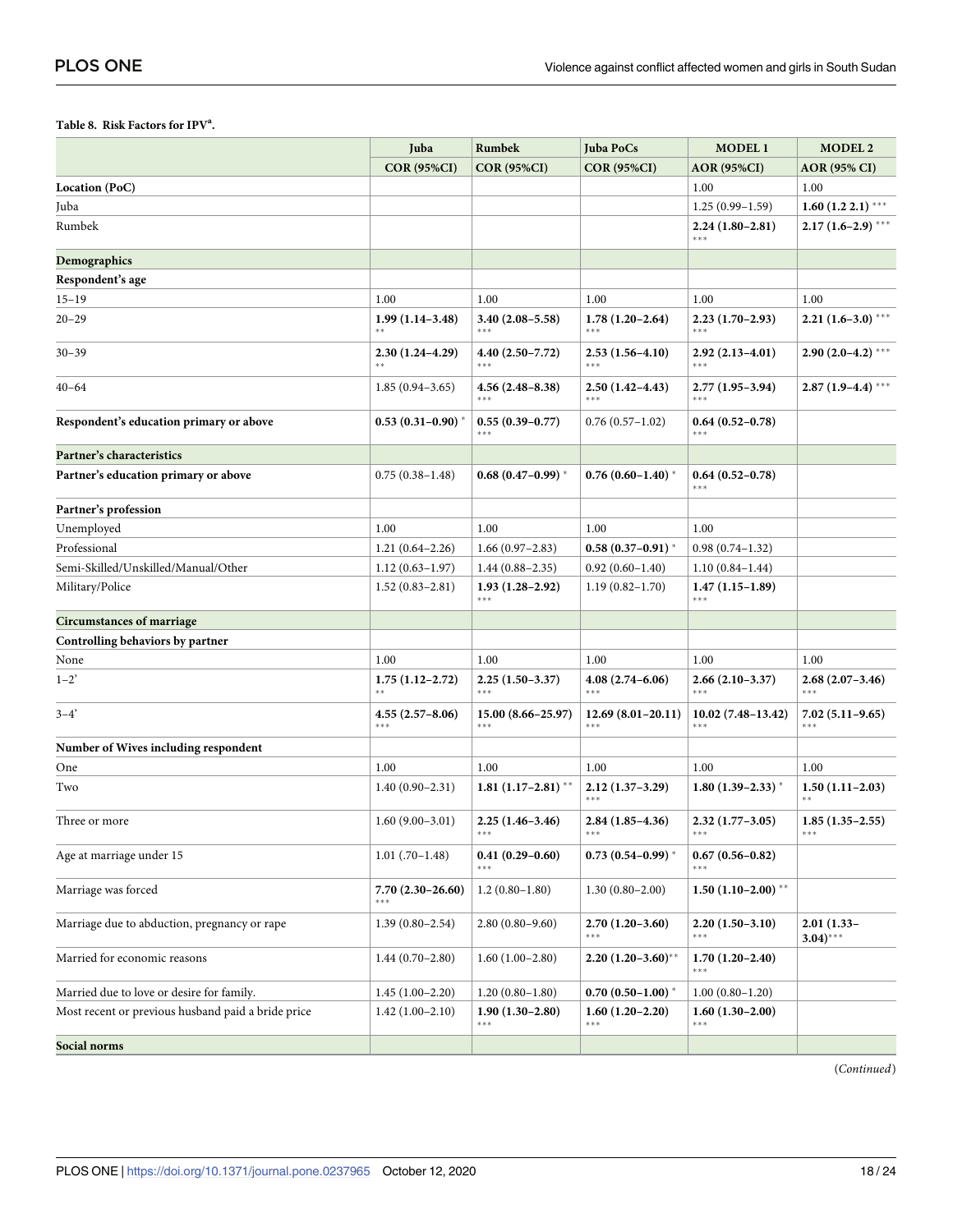#### **Table 8.** (Continued)

|                                                                               | Juba                           | <b>Rumbek</b>                    | <b>Juba PoCs</b>               | <b>MODEL1</b>              | MODEL <sub>2</sub>             |
|-------------------------------------------------------------------------------|--------------------------------|----------------------------------|--------------------------------|----------------------------|--------------------------------|
|                                                                               | <b>COR (95%CI)</b>             | <b>COR (95%CI)</b>               | <b>COR (95%CI)</b>             | <b>AOR (95%CI)</b>         | <b>AOR (95% CI)</b>            |
| It is natural that men should be the head of the family                       | $1.18(0.64 - 2.16)$            | $0.78(0.39 - 1.57)$              | $2.01(1.31-3.10)$<br>***       | $1.42(1.05-1.92)^{*}$      |                                |
| Wife's obligation to have sex with her husband whenever he<br>wants it        | $1.27(0.87 - 1.87)$            | $1.73$ (1.16-2.60) <sup>**</sup> | $1.59(1.18-2.14)$<br>***       | $1.53(1.25-1.88)$<br>***   | $1.56(1.23-1.98)$<br>***       |
| A wife should obey her husband even if she disagrees.                         | $1.13(0.78 - 1.64)$            | $0.45(0.21 - 0.98)$ *            | $1.57(1.13-2.17)$ **           | $1.42(1.15-1.75)$<br>***   |                                |
| Reasons for accepting violence                                                |                                |                                  |                                |                            |                                |
| No reason                                                                     | 1.00                           | 1.00                             | 1.00                           | 1.00                       |                                |
| $1 - 2'$                                                                      | $1.53(0.97 - 2.41)$            | $1.99(1.00-3.97)$ *              | $2.29(1.33-3.95)$<br>***       | $1.80(1.32 - 2.44)$<br>*** |                                |
| $3 - 4'$                                                                      | $1.49(0.90 - 2.45)$            | $2.86(1.55 - 5.27)$<br>***       | $3.91(2.37 - 6.47)$<br>***     | $2.61(1.94-3.51)$<br>***   |                                |
| <b>Conflict-related experiences</b>                                           |                                |                                  |                                |                            |                                |
| Ever displaced                                                                | $1.02(0.69 - 1.50)$            | $1.68(1.19-2.36)$<br>***         | N/A                            | $1.35(1.05-1.75)$ *        |                                |
| Ever experienced an attack on village                                         | $0.91(0.62 - 1.32)$            | $2.53(1.79-3.57)$<br>***         | $2.82(2.06-3.87)$<br>***       | $2.00(1.65-2.44)$<br>***   |                                |
| Ever experienced rape or attempted rape during conflict                       | $1.67(1.01-2.76)$ <sup>*</sup> | $10.17(5.07-20.38)$<br>***       | $7.31(4.82 - 11.07)$<br>***    | $5.32(4.00 - 7.07)$<br>*** | $2.82(2.03 - 3.92)$<br>$* * *$ |
| Experienced sexual exploitation during conflict                               | $3.04(1.81 - 5.09)$<br>***     | $6.74(2.42 - 18.77)$<br>***      | $5.71(3.39 - 6.50)$<br>$* * *$ | $4.65(3.38-6.41)$<br>***   | $2.17(1.49-3.18)$<br>$* * *$   |
| Ever experienced physical violence and/or traumatic events<br>during conflict | $0.87(0.53 - 1.42)$            | $3.04(1.99-4.64)$<br>***         | $4.70(3.39 - 6.50)$<br>***     | $3.00(2.38-3.77)$<br>***   | $1.78(1.37-2.33)$<br>$* * *$   |

�Crude odds rations (COR) and adjusted odds ratios (AOR) with 95% Confidence Intervals (95% CI) are shown for the odds of having ever experienced physical and/or sexual violence by an intimate partner (IPV), among ever-partner women, in three locations of South Sudan. Figures in bold are statistically significant at the 95% level (confidence interval does not include 1�0).

�� Model 1 shows the association between individual independent variables and physical and/or sexual IPV on a pooled data set with adjustment for site only.

\*\*\*Model 2 is the final multivariate model that includes all significant independent variables, controlling for age and location.

Note:  ${}^*p < .05$   ${}^{**} = p < .01$   ${}^{***} = p < .001$ 

<https://doi.org/10.1371/journal.pone.0237965.t008>

were significant in the pooled data set (Model 1), controlling for location. In the pooled multivariate model (Model 2), partners' controlling behaviours, living in a polygamous marriage, or marriage due to abduction, pregnancy or rape  $(AOR = 2.0, 95\%CI = 1.3-3.0)$ , the belief that it is a woman's obligation to have sex whenever their partner wants to  $(AOR = 1.6, 95\%CI$ 1.2 = 2.0), and conflict related experiences of rape/attempted rape (AOR = 2.8, 95%CI-2.0 = 3.9), sexual exploitation (AOR = 2.2,  $95\%CI-1.5 = 3.2$ ), or traumatic events (AOR = 1.8, 95%CI-1.4 = 2.3) were associated with increased risk of IPV, after controlling for age and location.

# **Discussion**

This is the first study to measure the prevalence and risk factors for different forms of violence against women and girls in South Sudan. A particular strength of the study is that it explored the effects of different forms and periods of conflict in relation to both IPV and NPSV. It also addresses the role of restrictive gender norms and practices, including polygamy, bride price, and child marriage and their influence on the risk of both IPV and NPSV. To our knowledge, this is the first study to address the interaction between conflict related sexual violence and other forms of VAWG.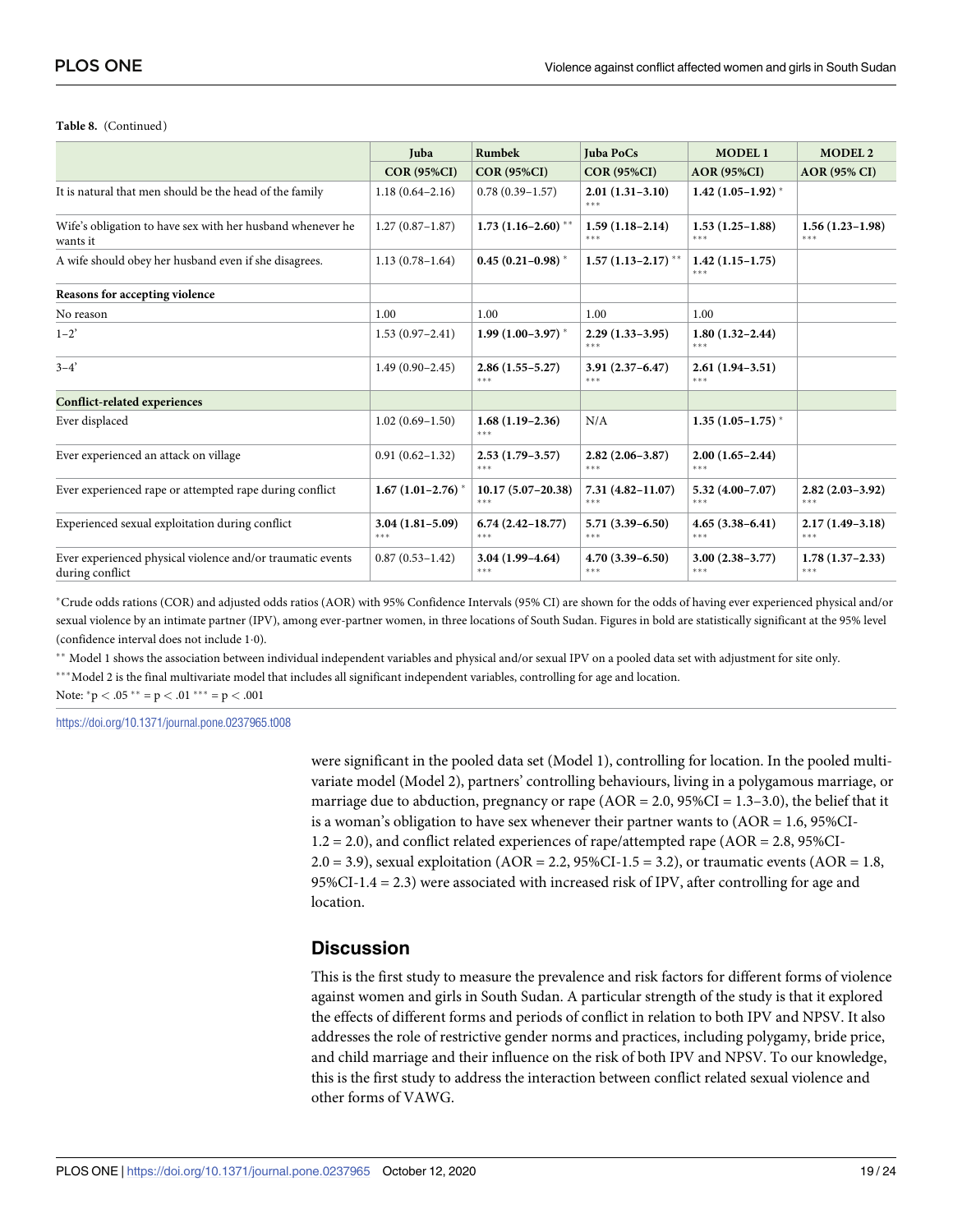<span id="page-19-0"></span>NPSV was more than four times the global average in all three sites, although the perpetrators varied considerably. In Juba City, women and girls were more likely to have suffered sexual assault at the hands of family members or acquaintances, or by strangers (as in criminal gangs), and most of the assaults were not directly related to conflict. In contrast, the great majority of women and girls who were raped in the other two sites were directly related to conflict: intercommunal conflict and cattle raids, in the case of Rumbek, and in the case of the residents of the Juba PoC sites, sexual assault occurred in the context of attacks on villages, displacement due to the 2013 Crisis, and the daily dangers incurred in survival, such as leaving the sites to search for food or firewood.

Despite the catastrophic levels of non-partner sexual assault suffered by South Sudanese women, the greatest risk of physical and sexual violence came from their intimate partners. Over two thirds of women in all three sites had experienced physical and/or sexual violence IPV during their lifetimes. This is more than double the global average for IPV. The high frequency of IPV during the last 12 months indicates that violence starts early in a women's life and lasts a lifetime.

A strength of the study is that it includes settings with different social and demographic characteristics, as well as different types of conflict. The study showed that both IPV and nonpartner sexual violence are contextually specific, and the prevalence, characteristics, and risk factors may vary greatly among sites, even within the same country. However, the risk of IPV was associated across all sites with traditional attitudes towards gender and violence, and patriarchal practices such as polygamy. Conflict in all forms, but particularly conflict related sexual violence and exploitation greatly increased the risk of IPV.

The multivariate analysis measured the odds of being beaten or raped for women who endorse traditional attitudes around gender and violence against women. Although these findings are suggestive of the role of restrictive gender norms as drivers of both partner and non-partner violence, they should be interpreted with some caution. The measurement of social norms is a complex endeavour and beyond the scope of our study [[24,](#page-23-0) [25](#page-23-0)]. However, indicators measuring individual or aggregate attitudes towards violence and gender equality have been used in multiple studies as a proxy measurement for social norms and their association with the risk of experiencing violence for women [\[26](#page-23-0), [27\]](#page-23-0) and for perpetrating violence, in the case of men [\[28](#page-23-0)]. The South Sudan study measured attitudes on gender and violence among both women and men, and the attitudes of men were similar to those of women in almost all instances [\[1\]](#page-21-0). It is likely that this association represents the increased risk of violence for women who live in communities where violence is tolerated or encouraged, as opposed to increased risk for individual women according to their attitudes. This is consistent with our own conceptual framework [\[20](#page-22-0)], and a broad international evidence base that has found restrictive gender norms to be among the strongest predictors of societies with a high prevalence of VAWG [\[26,](#page-23-0) [29–32](#page-23-0)].

Our conclusions are also consistent with findings from the qualitative research carried out as part of the same study. Interviews and focus groups discussion with both men and women indicate that gender inequitable norms, such as the view that women should be subordinate to men, and deserve to be beaten under some conditions, are extremely common, and contribute to the high prevalence of violence. This was reinforced by a traditional chief in Juba who explained, "It is common in our custom to beat a woman when she has made a mistake—not to the extent of killing her completely, but to discipline her" [\[1](#page-21-0)]. Practices such as polygamy, wife inheritance, and bride price, contribute to the view that women are the property of their husbands, and can be chastised if they transgress the boundaries of the established norms [\[13](#page-22-0), [18,](#page-22-0) [33](#page-23-0)].

The qualitative findings also indicate that the economic crisis resulting from conflict has contributed to forced and child marriage, due to the loss of cattle wealth. Many families marry their daughters as a strategy to regain their wealth. In some settings, particularly in Rumbek,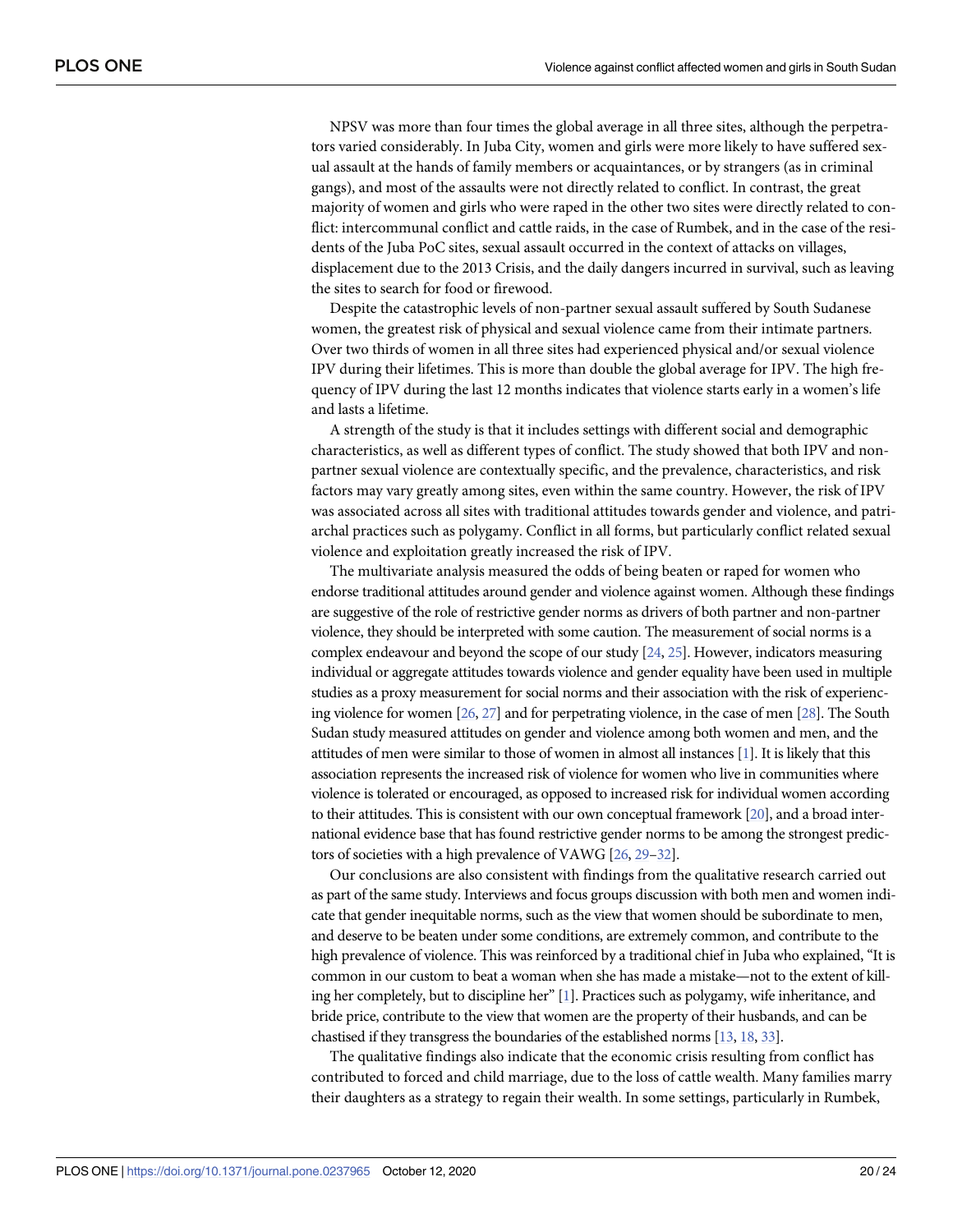<span id="page-20-0"></span>the loss of cattle wealth has led to an increase in cattle raids and abduction of girls by men who do not have enough cattle to pay bride price for marriage. It is also a key driver of sexual exploitation and abuse, particularly in the PoC sites, where the population is almost entirely dependent on humanitarian aid, and abuses were reportedly committed frequently by both humanitarian actors and community leaders.

A strong association was found between sexual violence by a non-partner and intimate partner violence. Because this was a cross-sectional survey, it is not possible to determine which type of violence led to the other. However, qualitative evidence from South Sudan and elsewhere suggest that married women who are raped during conflict are at high risk of violence if their partners discover the abuse. For an unmarried girl In South Sudan, where the amount of bride price is often dependent on the perceived "purity" of the girl, sexual violence is an even greater catastrophe. She may be considered "spoilt" and "unmarriageable," hence the view that such a girl's only option is to marry her abuser. This serves as an incentive for young men to rape girls, in order to marry them without paying bride price. If a married woman is raped, even during an attack on her village, it may be viewed as an act of adultery by her husband and the community. According to a female informant, "In case the husband heard [about the rape] and asked the wife she will totally refuse to tell the husband because he might claim the rapist knew her and it was an agreement. Then he will divorce the wife"  $[1]$  $[1]$ .

There are several limitations of the study which may influence the findings. Firstly, the survey was only conducted in three sites, and therefore cannot be considered to represent the whole country. However, the estimates for 12-month IPV are in line with a recent study that collected national figures on current IPV [[34](#page-23-0)], so it is likely that these figures are similar to other parts of South Sudan. Also, because the data collection in Juba was disrupted midway through, some bias may have been introduced into the Juba sample. Finally, as mentioned earlier, due to the cross-sectional design, it is not possible to infer causality, therefore findings should be interpreted with caution.

# **Conclusion**

Our findings paint a devastating portrait of violence suffered by women and girls in South Sudan throughout their lives, both as a result of the decades of conflict that the country has endured, but also due to the patriarchal norms and practices that treat women and young girls, as property that can be exchanged for other forms of property, such as cattle, and whose ownership infers absolute power over their reproductive choices, their ability to study and work, and their physical and sexual integrity.

Whilst the numerous UN Security Council Resolutions on Women, Peace, and Security and Sexual Violence in Conflict [[35–37\]](#page-23-0), have focused the world's attention on conflict-related, non-partner sexual violence, this research adds a new dimension to the picture of VAWG in South Sudan–that women and girls experience multiple and compounding forms of violence that are exacerbated during times of conflict. Our findings contribute to the growing evidence that conflict-related sexual violence is not the only, or even the most common form of violence that women and girls are subjected to in the context of conflict and humanitarian crises [\[7,](#page-22-0) [11,](#page-22-0) [20\]](#page-22-0). These findings point to the need to expand conventional conceptions of conflict-related violence, as limited to sexual violence by armed actors, and embrace a more holistic definition that contextualizes sexual violence in relation to other forms of violence that also have a profound impact on their lives [[20](#page-22-0)].

As South Sudan enters a precarious transitional phase of peace-building and state-building, it will be important to consider the range of women's rights concerns, including VAWG, in the efforts to achieve sustainable positive peace for all. A practical recommendation emerging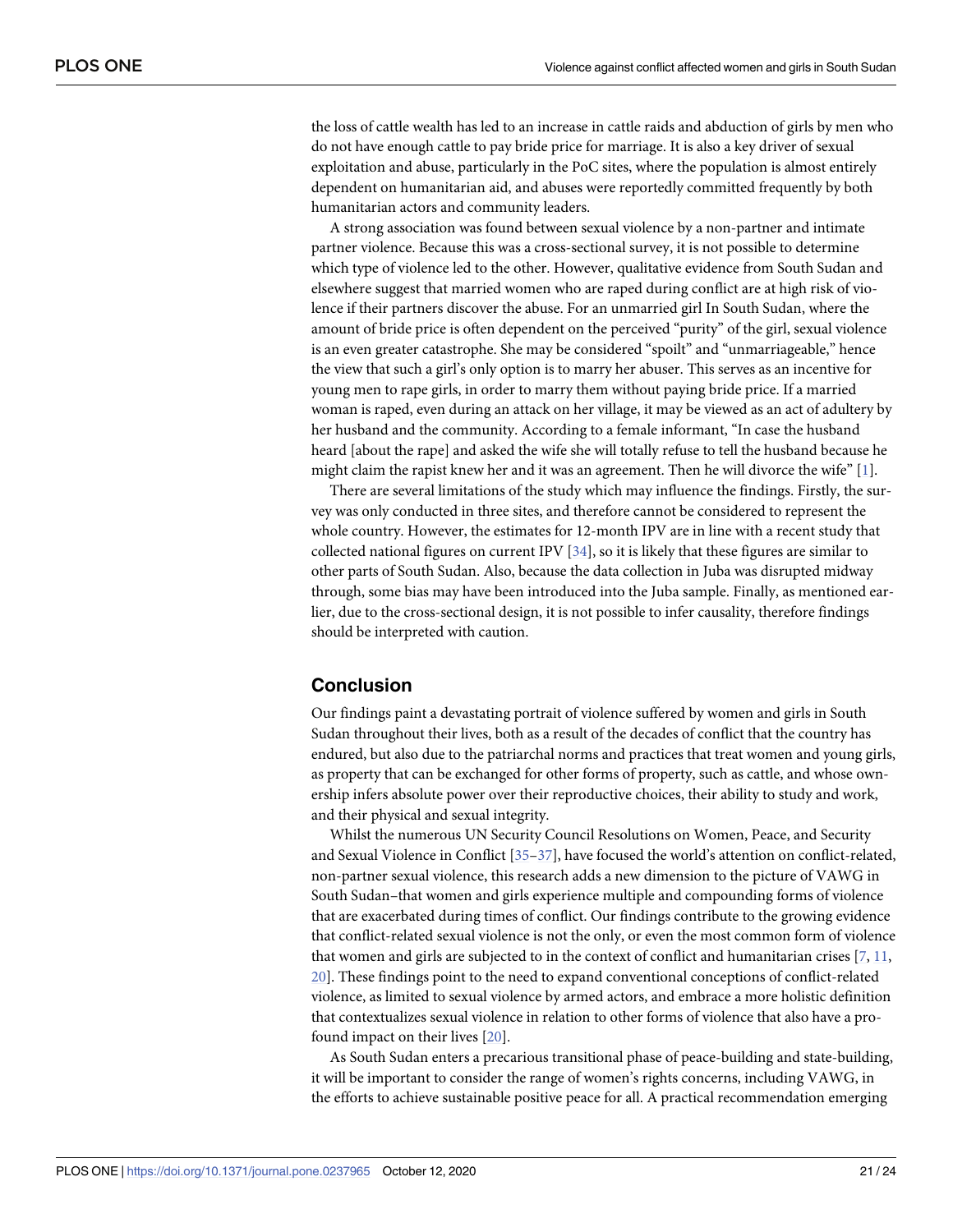<span id="page-21-0"></span>from these findings is that IPV should explicitly be included, as a human rights concern warranting specialised, targeted attention and programming, in donor and international humanitarian strategies, decision-making, and funding. Particular urgency should be given to addressing the needs of adolescent girls, who are frequently overlooked by current humanitarian approaches. Finally, although emergency provision of compassionate care for survivors of all forms of VAWG is critical, long-term strategies and funding must also be in place to address gender inequality and women's economic empowerment, support local women's groups, and ensure that the voices of women and girls are included in all aspects of the peacebuilding and state-building process.

# **Supporting information**

**S1 [File.](http://www.plosone.org/article/fetchSingleRepresentation.action?uri=info:doi/10.1371/journal.pone.0237965.s001)** (PDF) **S1 [Table.](http://www.plosone.org/article/fetchSingleRepresentation.action?uri=info:doi/10.1371/journal.pone.0237965.s002)** (XLSX)

# **Acknowledgments**

The authors wish to thank our partners from the What Works project, in particular the IRC, UK DFID and CARE International. We would also like to thank all the individuals from GWI, IRC, CARE UK, and Forcier Consultants who provided technical support to the implementation of the study. We appreciate the helpful comments of two anonymous reviewers. Special thanks to the field research team, both supervisors and interviewers. Finally, enormous gratitude is due to the women and girls in South Sudan who shared their time and experiences.

# **Author Contributions**

**Conceptualization:** Mary Ellsberg, Manuel Contreras.

**Data curation:** Junior Ovince, Manuel Contreras.

**Formal analysis:** Mary Ellsberg, Junior Ovince, Maureen Murphy, Manuel Contreras.

**Funding acquisition:** Mary Ellsberg, Tim Hess.

**Investigation:** Maureen Murphy, Dashakti Reddy, Julianne Stennes, Manuel Contreras.

**Methodology:** Mary Ellsberg, Maureen Murphy, Alexandra Blackwell, Manuel Contreras.

**Project administration:** Alexandra Blackwell, Dashakti Reddy, Tim Hess.

**Software:** Junior Ovince.

**Supervision:** Mary Ellsberg, Dashakti Reddy, Julianne Stennes, Manuel Contreras.

**Validation:** Manuel Contreras.

**Writing – original draft:** Mary Ellsberg, Junior Ovince, Maureen Murphy, Manuel Contreras.

**Writing – review & editing:** Mary Ellsberg, Junior Ovince, Maureen Murphy, Alexandra Blackwell, Dashakti Reddy, Julianne Stennes, Tim Hess, Manuel Contreras.

### **References**

**[1](#page-1-0).** Global Women's Institute IRC. No safe place: A lifetime of violence against conflict affected women and girls in South Sudan. Main results report. Washington D.C. and London; 2017.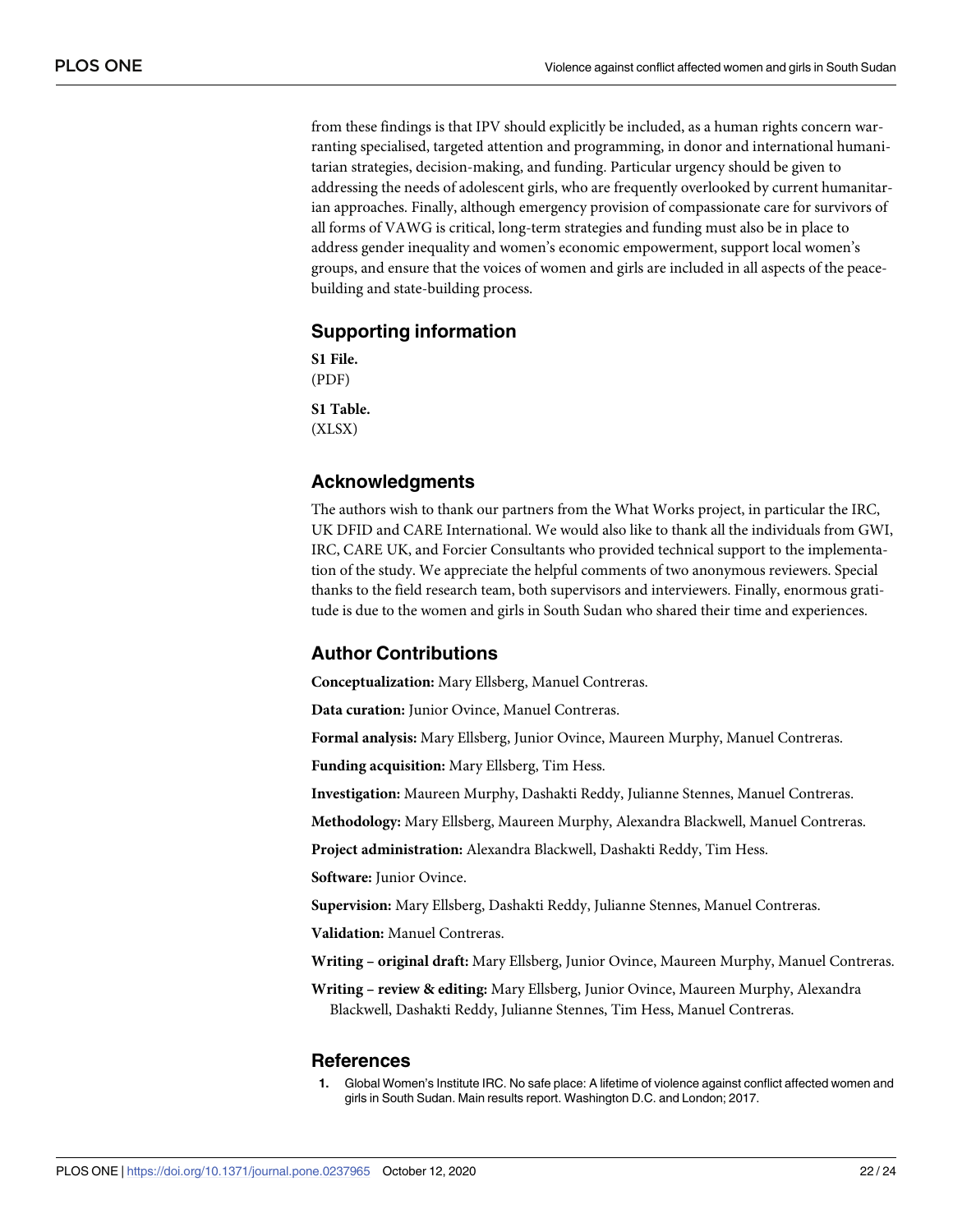- <span id="page-22-0"></span>**[2](#page-1-0).** Devries KM, Mak JY, García-Moreno C, Petzold M, Child JC, Falder G, et al. The global prevalence of intimate partner violence against women. Science. 2013; 340(6140):1527–8. [https://doi.org/10.1126/](https://doi.org/10.1126/science.1240937) [science.1240937](https://doi.org/10.1126/science.1240937) PMID: [23788730](http://www.ncbi.nlm.nih.gov/pubmed/23788730)
- **[3](#page-1-0).** Stark L, Ager A. A systematic review of prevalence studies of gender-based violence in complex emergencies. Trauma Violence Abuse. 2011; 12(3):127–34. <https://doi.org/10.1177/1524838011404252> PMID: [21511685](http://www.ncbi.nlm.nih.gov/pubmed/21511685)
- **[4](#page-1-0).** Wirtz AL, Perrin NA, Desgroppes A, Phipps V, Abdi AA, Ross B, et al. Lifetime prevalence, correlates and health consequences of gender-based violence victimisation and perpetration among men and women in Somalia. BMJ Glob Health. 2018; 3(4):e000773. <https://doi.org/10.1136/bmjgh-2018-000773> PMID: [30105094](http://www.ncbi.nlm.nih.gov/pubmed/30105094)
- **[5](#page-1-0).** Vu A, Adam A, Wirtz A, Pham K, Rubenstein L, Glass N, et al. The Prevalence of Sexual Violence among Female Refugees in Complex Humanitarian Emergencies: a Systematic Review and Meta-analysis. PLoS Curr. 2014; 6: <https://doi.org/10.1371/currents.dis.835f10778fd80ae031aac12d3b533ca7> PMID: [24818066](http://www.ncbi.nlm.nih.gov/pubmed/24818066)
- **[6](#page-1-0).** Garcia-Moreno C. Responding to sexual violence in conflict. Lancet Lond Engl. 2014; 383(9934):2023– 4.
- **[7](#page-20-0).** Hossain M, Zimmerman C, Watts C. Preventing violence against women and girls in conflict. Lancet Lond Engl. 2014; 383(9934):2021–2.
- **[8](#page-1-0).** Murphy M, Hess T, Casey J, Helena M. What works to prevent violence against women and girls in conflict and humanitarian crisis: Synthesis Brief. Washington D.C. and London: International Rescue Committee, Global Women's Institute; 2019.
- **[9](#page-1-0).** World Health Organization. WHO ethical and safety recommendations for researching, documenting and monitoring sexual violence in emergencies. Geneva, Switzerland: World Health Organisation; 2007.
- **[10](#page-1-0).** Spangaro J, Adogu C, Ranmuthugala G, Powell Davies G, Steinacker L, Zwi A. What evidence exists for initiatives to reduce risk and incidence of sexual violence in armed conflict and other humanitarian crises? A systematic review. PloS One. 2013; 8(5):e62600. [https://doi.org/10.1371/journal.pone.](https://doi.org/10.1371/journal.pone.0062600) [0062600](https://doi.org/10.1371/journal.pone.0062600) PMID: [23690945](http://www.ncbi.nlm.nih.gov/pubmed/23690945)
- **[11](#page-1-0).** Hossain M, McAlpine A. Gender Based Violence Research Methodologies in Humanitarian Settings: An evidence review and recommendations. Cardiff: Elrha; 2017 p. 37.
- **[12](#page-1-0).** Amnesty International. Nowhere is Safe: Civilians Under Attack in South Sudan. Amnesty International; 2014.
- **[13](#page-2-0).** Njeri M. 'The Girl Has No Rights': Gender-Based Violence in South Sudan [Internet]. Juba, South Sudan: CARE; 2014. Available from: <http://www.carefrance.org/ressources/themas/1/3958>,CAR-E\_The-Girl-Has-No-Rights\_GBV-in-.pdf
- **[14](#page-2-0).** Amnesty International. Do not remain silent: Survivors of sexual violence in South Sudan call for justice and reparations [Internet]. London; 2017. Available from: [https://search.proquest.com/docview/](https://search.proquest.com/docview/357986024) [357986024](https://search.proquest.com/docview/357986024)
- **[15](#page-2-0).** Cone D. Still in danger: Women and girls face sexual violence in South Sudan despite Peace Deal. Washington D.C.: Refugees International; 2019 p. 28.
- **[16](#page-2-0).** UNSC. Situation in South Sudan: Report from the Secretary General. United Nations Security Council; 2020 Jun. Report No.: S/2020/536.
- **[17](#page-2-0).** Deng DK. Challenges of accountability: an assessment of dispute resolution processes in rural South Sudan. Juba, South Sudan: South Sudan Law Society; 2013.
- **[18](#page-2-0).** Beswick S. "We Are Bought Like Clothes": The War Over Polygyny and Levirate Marriage in South Sudan. Northeast Afr Stud. 2001; 8(2):35–61.
- **[19](#page-2-0).** Garcia-Moreno C, Jansen HA, Ellsberg M, Heise L, Watts CH, WHO Multi-country Study on Women's Health and Domestic Violence against Women Study Team. Prevalence of intimate partner violence: findings from the WHO multi-country study on women's health and domestic violence. Lancet Lond Engl. 2006; 368(9543):1260–9.
- **[20](#page-3-0).** Swaine A, Spearing M, Murphy M, Contreras-Urbina M. Exploring the Intersection of Violence Against Women and Girls With Post-Conflict Statebuilding and Peacebuilding Processes: A New Analytical Framework. J Peacebuilding Dev [Internet]. 2019 [cited 2020 Apr 3]; Available from: [http://journals.](http://journals.sagepub.com/eprint/VKDAKHYFGNV7JTQXRYEV/full) [sagepub.com/eprint/VKDAKHYFGNV7JTQXRYEV/full](http://journals.sagepub.com/eprint/VKDAKHYFGNV7JTQXRYEV/full)
- **[21](#page-4-0).** World Health Organisation (WHO), London School of Hygiene and Tropical Medicine, South African Medical Research Council. Global and regional estimates of violence against women: prevalence and health effects of intimate partner violence and non-partner sexual violence. Geneva: World Health Organization; 2013.